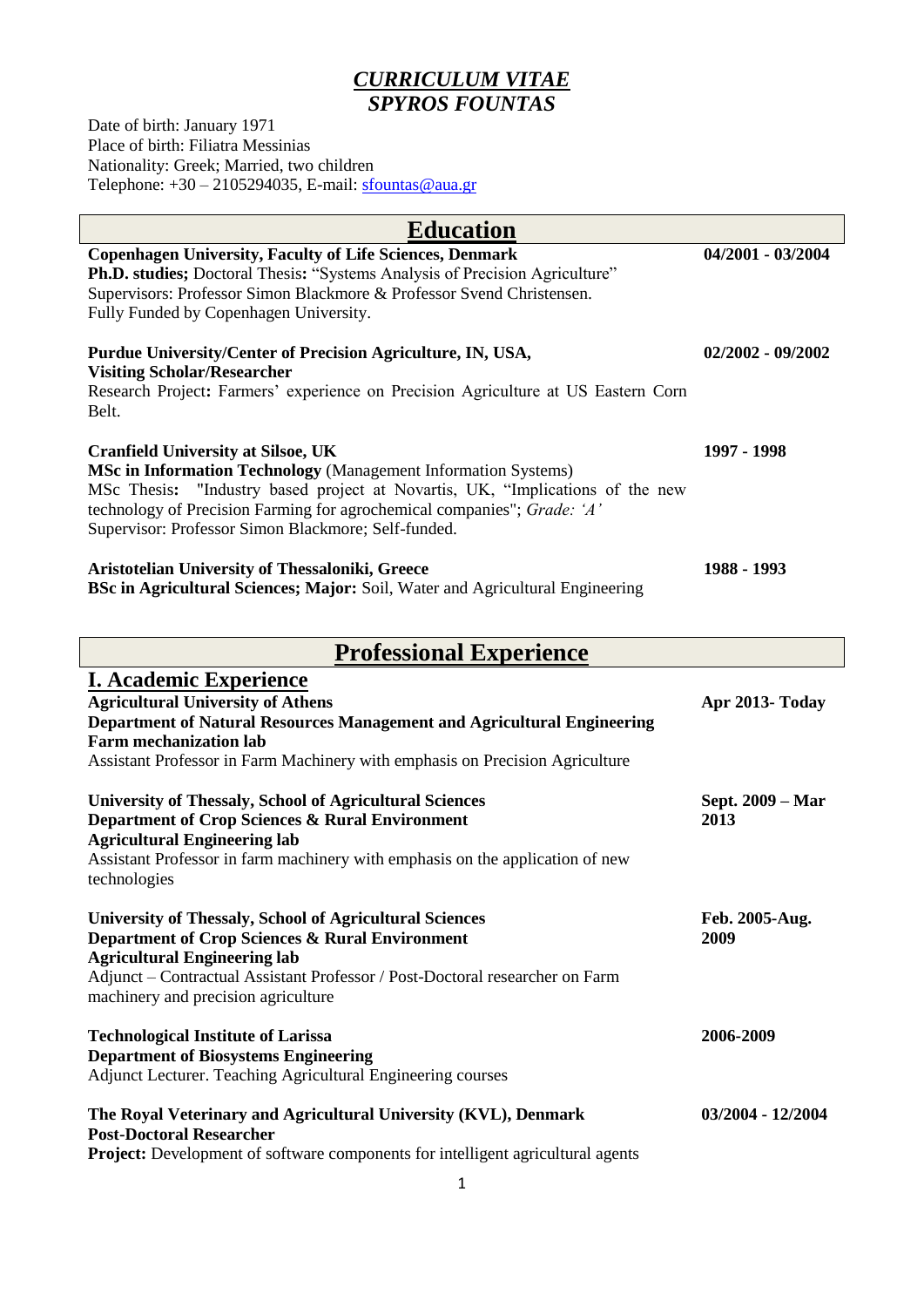| The Royal Veterinary and Agricultural University (KVL), Denmark<br><b>Full-time Researcher.</b> Research project: Feasibility study for autonomous vehicles in<br>agriculture. Funded by the Danish Environmental Protection Agency. | $09/2000 - 03/2001$ |  |
|--------------------------------------------------------------------------------------------------------------------------------------------------------------------------------------------------------------------------------------|---------------------|--|
| <b>II. Industrial Experience</b>                                                                                                                                                                                                     |                     |  |
| <b>MONSANTO Hellas, Athens, Greece</b><br>Assistant Product Developer (regulatory affairs, new product development)                                                                                                                  | $08/1999 - 08/2000$ |  |
| Agripan S.A.<br>Kubota tractors, agricultural engineer                                                                                                                                                                               | 09/1998-08/1999     |  |
| <b>Agricultural Corporation (E.A.S.), Messinias, Greece</b><br>Agronomist (sales of agrochemical, seeds, fertilizers, machinery; advising farmers)                                                                                   | $02/1994 - 01/1995$ |  |

# **Teaching Courses**

#### **Bachelor Level courses**

Funded by Danish Technical Research Council (STVF)

| University<br>$of \bullet$<br>Agricultural<br>Athens<br>(Assistant Professor)<br>$2013 - today$ |                                | Farm mechanization for Department of Crop<br>Production (Compulsory)                                                                                                        | 3 semesters<br>Co-teaching<br>theory and lab               | for                                                                    |                   |
|-------------------------------------------------------------------------------------------------|--------------------------------|-----------------------------------------------------------------------------------------------------------------------------------------------------------------------------|------------------------------------------------------------|------------------------------------------------------------------------|-------------------|
|                                                                                                 | $\bullet$                      | Farm mechanization for Department of Natural<br>Agricultural<br>Resources<br>management<br>and<br>Engineering - Specializations of Soil & Water<br>Sciences (Compulsory)    | 3 semesters<br>Only teacher<br>Theory<br>teaching for lab) | for<br>$({\rm co-}$                                                    |                   |
|                                                                                                 |                                | Farm mechanization for Department of Natural<br>Agricultural<br>Resources<br>management<br>and<br>Engineering – Specializations of Agricultural<br>Engineering (Compulsory) | 4 semesters<br>Co-teaching<br>theory and lab               | for                                                                    |                   |
|                                                                                                 |                                |                                                                                                                                                                             | Pumps – electric motors (Compulsory)                       | 1 semester<br>Co-teaching<br>theory<br>and<br>(teaching<br>pumps part) | for<br>lab<br>the |
|                                                                                                 |                                |                                                                                                                                                                             | Turbine pumps $-$ pump systems                             | 1 semester<br>Co-teaching<br>theory<br>and<br>(teaching<br>pumps part) | for<br>lab<br>the |
|                                                                                                 |                                |                                                                                                                                                                             | Precision Agriculture (Selective)                          | 3 semesters<br>Only teacher for<br>Theory and lab                      |                   |
| University of Thessaly                                                                          | (Assistant Professor & Adjunct |                                                                                                                                                                             | Farm machinery basics (Compulsory)                         | 7 semesters<br>Co-teaching                                             | for               |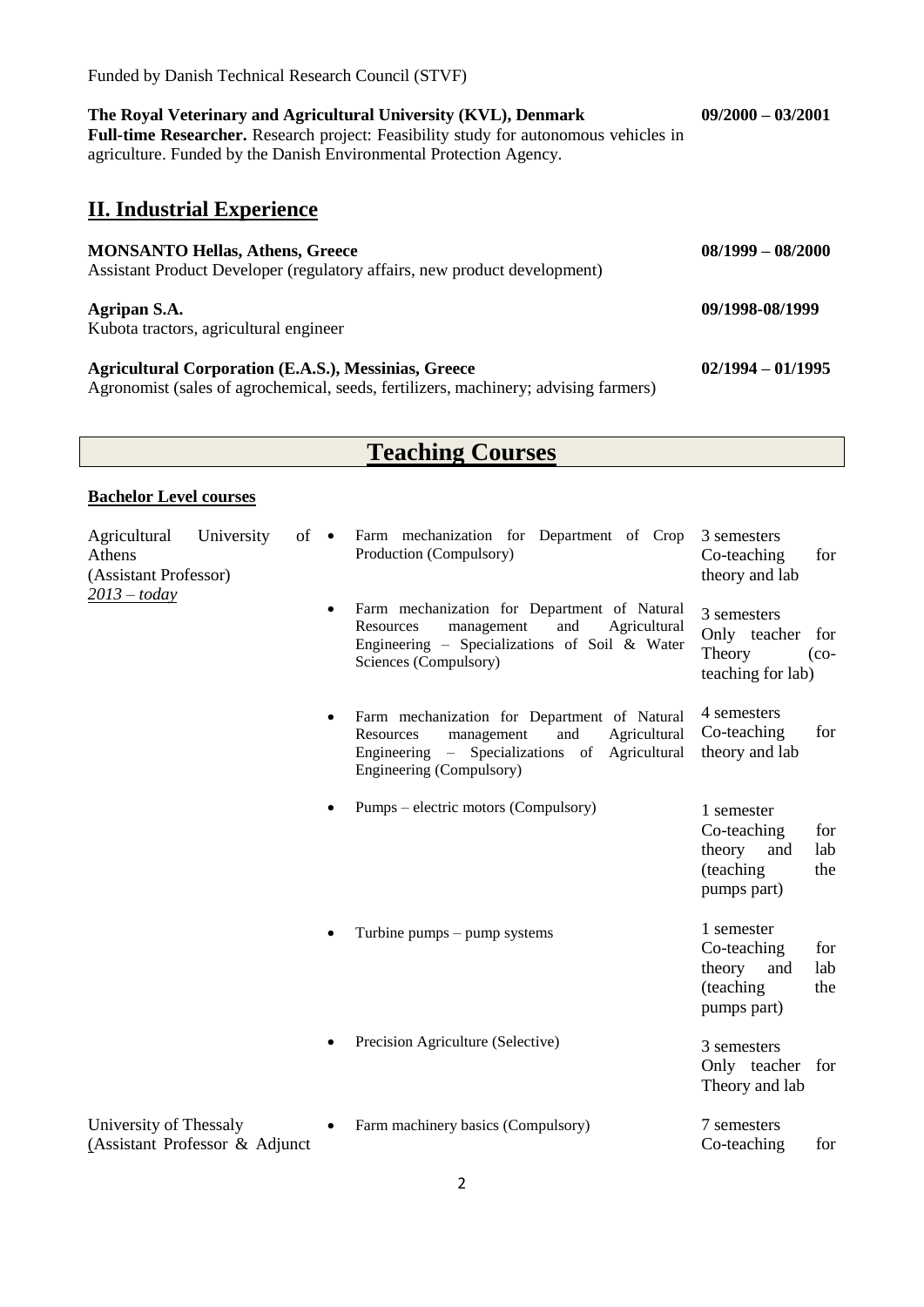| <b>Assistant Professor</b> )<br>2005-2013                                                            | ٠         | Farm machinery management (Compulsory)                                                                                                                | theory and lab                                                      |     |
|------------------------------------------------------------------------------------------------------|-----------|-------------------------------------------------------------------------------------------------------------------------------------------------------|---------------------------------------------------------------------|-----|
|                                                                                                      |           |                                                                                                                                                       | 7 semesters<br>In 3 semesters only<br>teacher for theory<br>and lab |     |
|                                                                                                      | $\bullet$ | Mechanical Harvesting (Selective)                                                                                                                     | 7 semesters<br>Co-teaching<br>theory and lab                        | for |
|                                                                                                      | $\bullet$ | Applications of new technologies in farm<br>machinery (Selective)                                                                                     | 7 semesters.<br>Co-teaching<br>theory and lab                       | for |
| Technological<br>Institute<br>of<br>Larissa<br>(Invited Lecturer with contract)<br>2006-2009         | $\bullet$ | Statistics for biological sciences                                                                                                                    | 6 semesters<br>Only teacher<br>theory and lab                       | for |
| <b>Master courses</b>                                                                                |           | Master<br>Participation in two<br>program<br>at the<br>of<br>Crop Production<br>Department<br>and<br>rural<br>Environment for $8$ years $(2005-2013)$ |                                                                     |     |
| University of Thessaly<br>(Assistant Professor & Adjunct<br><b>Assistant Professor)</b><br>2005-2013 | $\bullet$ | Advanced farm machinery technology<br>and<br>management                                                                                               | 7 semesters<br>Co-teaching<br>theory and lab                        | for |
|                                                                                                      |           | Farm machinery for field crops                                                                                                                        | 7 semesters<br>Co-teaching<br>theory and lab                        | for |

# **PhD student Supervision as principal supervisor**

- 1. PhD student Yiorgos Mpourodimos. The study of spray drift in mist-blower sprayers. Principal supervisor. Agricultural University of Athens.
- 2. PhD student Evangelos Anastasiou. The application of precision agriculture for high value crops. Principal supervisor. Agricultural University of Athens.

# **PhD student Supervision as member of the committee**

- 1. PhD student Liakos Vasilis: The application of precision agriculture practices in apple orchards. Member of the PhD committee. Completed in 2014. University of Thessaly.
- 2. PhD student Tagarakis Aristotelis: Precision Viticulture under Greek conditions. Member of the PhD committee. Started in 2008. Completed in 2013. University of Thessaly.
- 3. PhD student Tsiropoulos Zisis: Data fusion between ISOBUS data, positioning and draft forces for the delineation of soil management maps. Member of the PhD committee. On-going. Started in 2011. University of Thessaly.
- 4. PhD student Goula Ioanna. Determination of organic matter and greenhouse gases in different tillage methods. Member of the PhD committee. On-going. Started in 2012. University of Thessaly.
- 5. PhD student Vatsanidou Anna: Environmental footprint for the application of precision agriculture in pear orchards. Member of the PhD committee. Started in 2010. University of Thessaly.
- 6. PhD student Chatzinikos Athanasios: Crop instrumentation for the identification of crop health and growth. Member of the PhD committee. On-going. Started in 2009. University of Thessaly.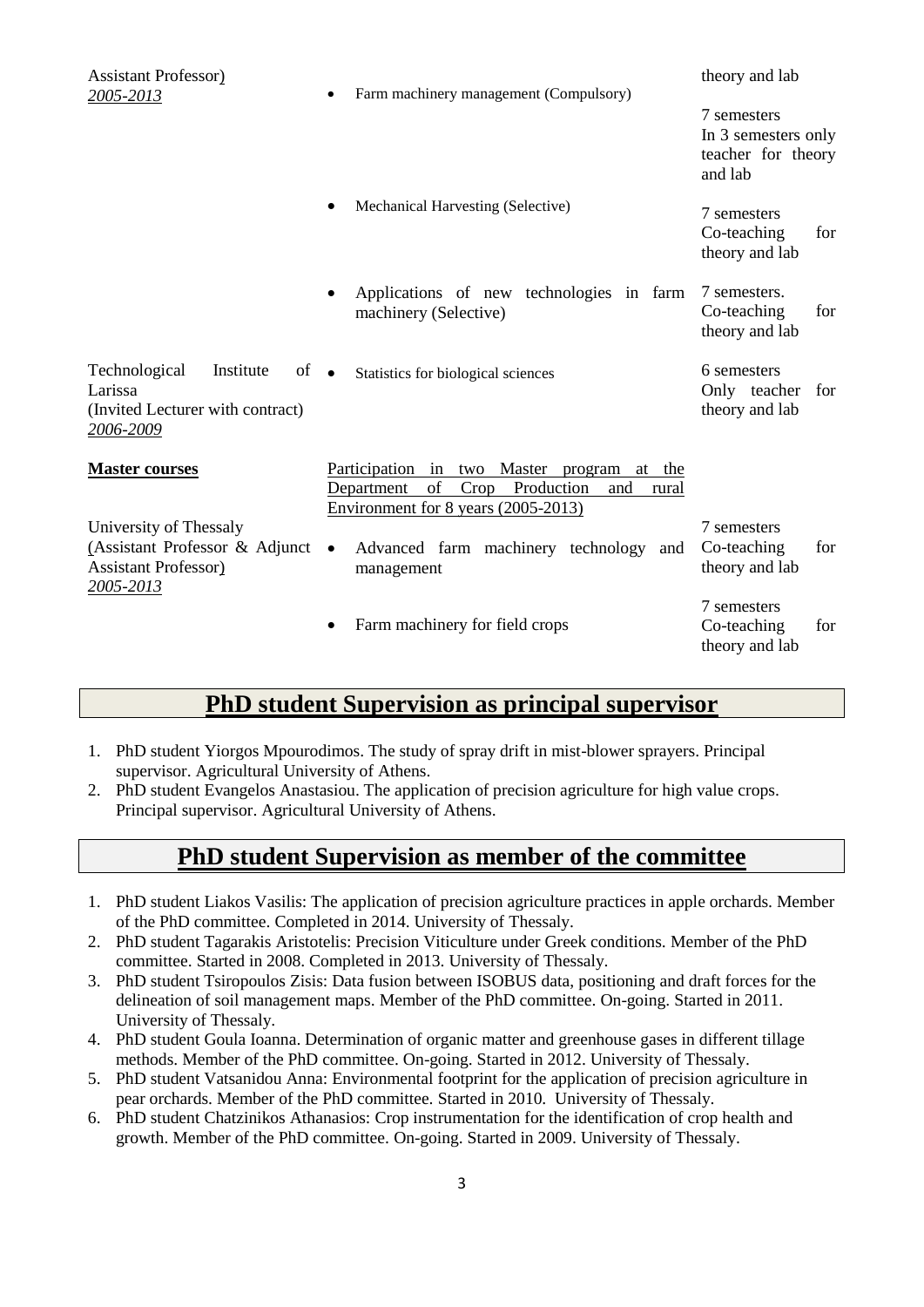- 7. PhD student Dimitris Pyromalis. Integrated Ενσωματωμένα υστήματα αυτοματισμού και ασύρματα δίκτυα στη γεωργία. Member of the PhD committee. On-going. Started in 2013. Agricultural University of Athens.
- 8. PhD student Christina-Eirini Pantazi. Development of Artificial Intelligent methods for data fusion in the field of Biosystems engineering. Member of the PhD committee. On-going. Started in 2014.

# **MSc student Supervision as principal supervisor**

13 Completed MSc dissertations in the University of Thessaly

# **BSc student Supervision as principal supervisor**

12 Completed BSc dissertations in the University of Thessaly

8 Completed BSc dissertations in the Agricultural University of Athens

# **Research Record**

### **Prizes/Awards/Academy memberships**

- Editor in Chief, ELSEVIER journal "Computers and Electronics in Agriculture (since March 2014)
- Editorial Board at "Computers and Electronics in Agriculture" journal (January 2012-February 2014)
- Editorial Board at "Precision agriculture" journal (since May 2012)
- Keynote speaker at the 9<sup>th</sup> European Conference on Precision Agriculture, Lleida, Spain, 7-11 July, 2013
- Invited speaker at the UK National Conference on Precision Agriculture, July 3-4, 2013, Harper-Adams University, UK
- Douglas Bomford Paper Award for the paper Biosystems Engineering, No. 84 as a member of the Precision Agriculture team of Cranfield University, at Silsoe, July 2004.
- Keynote speaker at the International Workshop on "Intensive Farming and Integrated Resource Management: Traditional and Non-Traditional Approaches". Rawalpindi, Pakistan, April 2004.
- EU Expert on Eco-functional intensification for the Technology Platform Organics (2010-2011)
- Ph.D. scholarship award from The Royal Veterinary and Agricultural University, Denmark for 3 years doctoral studies, 04/2001-03/2004
- Scholarship from the Danish Ministry of Education according to the bilateral and cultural agreement between Greece and Denmark for research in Precision Farming at The Royal Veterinary and Agricultural University, July 2000.
- Scholarship from the Greek National Institute of Scholarships (IKY) at the 4th year of the BSc studies with year's grade 8.70/10
- Country representative on the European Society of Precision Agriculture
- Member at the Greek Society of Agricultural Engineering (President in the period 2015-2017)
- Member at the European Society of Agricultural Engineering
- Member at the Greek Society of Information and Communication Technology in Agriculture
- Member at the Danish Agricultural Network in Engineering and Technology
- Member at the Danish Informatics Network in the Agricultural Sciences

## **Organisation of International conferences in the field of the applicant**

- 1. Co-organizer of the 6th European Conference on Precision Agriculture in Skiathos, Greece, June 2007
- 2. Co-editor for the poster proceedings of the the 6th European Conference on Precision Agriculture in Skiathos, Greece, June 2007
- 3. Organizing Committee on the  $5<sup>th</sup>$  Greek Conference on Agricultural Engineering (Treasurer)
- 4. Organizing Committee on the HAICTA Conference 2011, Skiathos, Greece, September 2011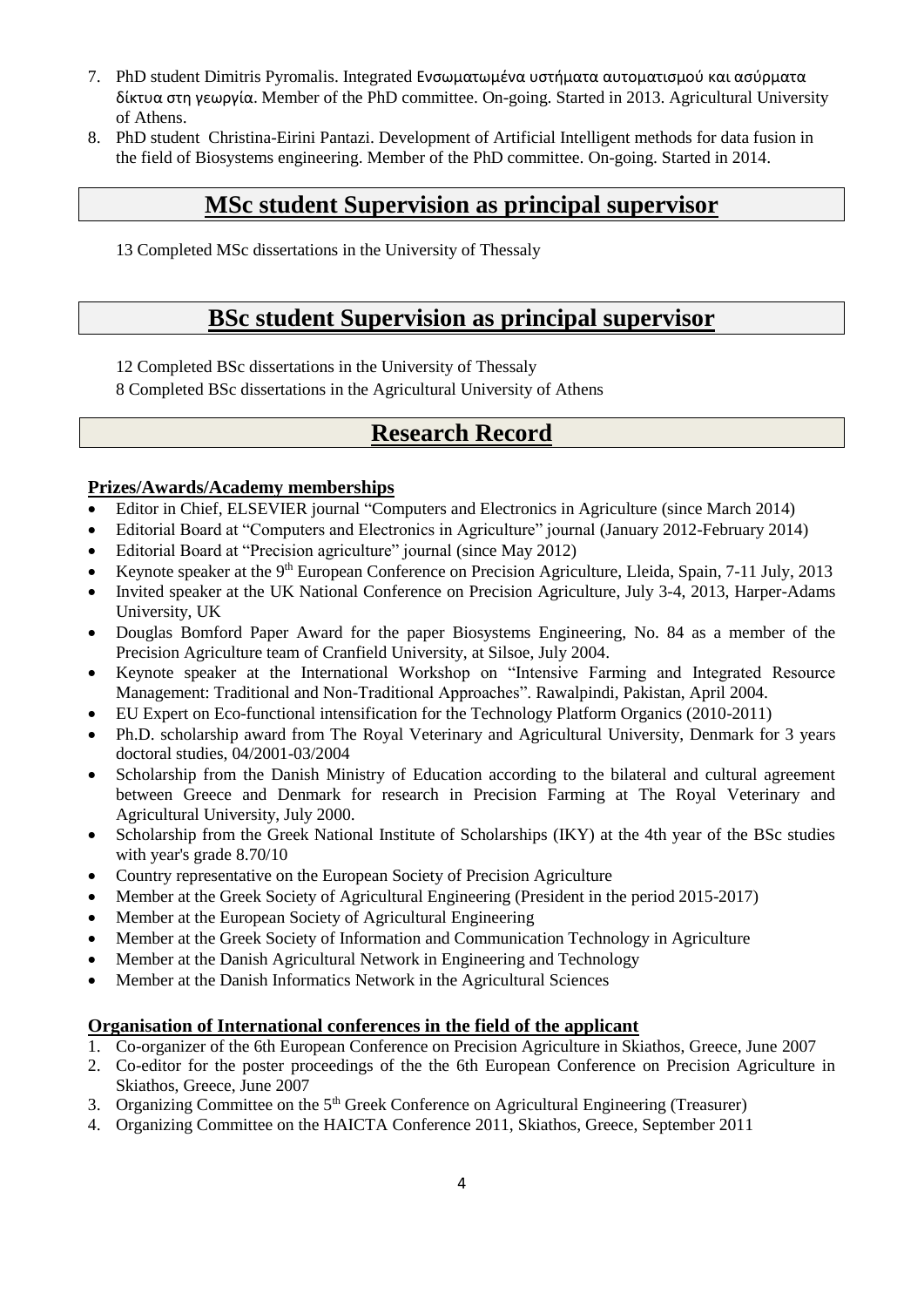# **Administrative duties**

- Member of the Committee for the Farm Mechanization of the University Farms. It takes active role in the selection of new farm machinery, estimation of the remaining value of existing machinery in the University Farms.
- Responsible for the students' placement in the Specialization of Farm Structures and Farm Mechanization in the Department of Natural Resources Management and Agricultural Engineering.

# **Research Projects**

# **Project Coordinator / Country Representative / Partnter Officer / WP Leader**

#### **EU- ICT-AGRI II ERA-NET (2013-2015)**.

"Usability of Environmentally sound and reliable techniques in Precision Agriculture". The aim of USER-PA project is to develop and demonstrate an integrated and reliable Precision Agriculture solution for orchards and vineyards considering spatial information on irrigation and harvest management. USER proposes a conceptual framework, an innovative technical architecture, and the enabling technologies that will allow integrating canopy and fruit sensors with mobile and static data acquisition systems, and farm management information systems, targeting a system that will serve farmers.

**My Role: Country Officer of the project in Greece**. I am responsible for the coordination of the project in the country and coordinating 3 researchers working on this project. I am **WP leader** in the WP related to the development of a Management Information Systems for Precision Agriculture with the application of yield potential, variable rate applications and irrigation scheduling.

### **GGET – Synergasia II (2013-2015).**

"GREEN VINEYARD: Environmental Optimization of Viticulture with the use of Precision Agriculture Technologies. The aim of this project is to develop an innovative approach that integrates Precision Agriculture (PA) technologies and Integrated Crop Management (ICM) practices in order to protect natural resources and sustain a profitable future for grape and wine production".

**My Role: Partner Officer.** I was responsible for the collection of the site-specific data for the field experiments; the spatial and temporal analysis as well as the delineation of management zones and the application of variable rate applications of fertilizers and irrigation water.

### **EU- ICT-AGRI I ERA-NET (2011-2013)**.

"Integrated robotic and software platform as a support system for farm level business decisions".

ROBOFARM aims to create a technology platform that integrates and harmonizes existing software and hardware technologies into a single system and makes use of robots equipped with sensors and active vision systems to automatically collect data from the field, feeding a farm management DSS and considering the agronomical, environmental and food safety aspects. Our group is responsible for the following:

**My Role: Country coordinator and WP leader** on: "Systems analysis and specification requirements for a Farm Management Information System. WP leader on: Hardware integration, interface designs and modularization. WP leader on: Middleware distributed control system implementation to integrate a software package with the hardware on an farm machinery offroad vehicle. I was responsible for the coordination of the project in the country and coordinating 4 researchers working on this project.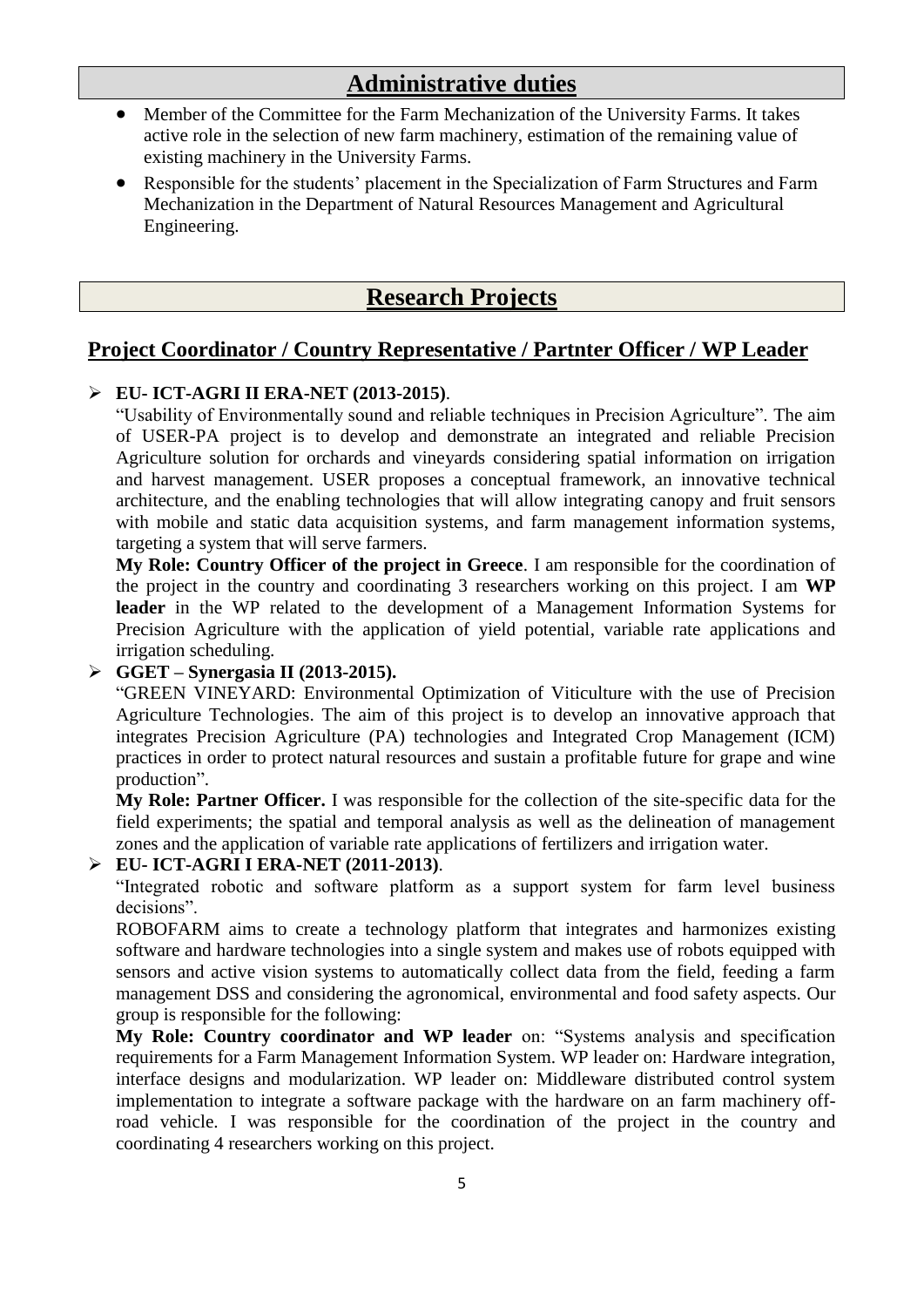### **Bilateral cooperation between Greece and Romania (2012-2014). Country Coordinator.**

"Economic and Environmental implications of the application of Precision Agriculture in apple orchards". This project involves the following steps that will be studied in both countries and cross-comparisons will be derived: To assess soil variability within apple plantations; To assess crop, yield and quality variability within apple plantations; To assess the environmental implications of using precision agriculture in apple plantations

**My Role: Scientific Officer of the project in Greece.** I was responsible for the field experiments and the production of deliverables together with a hired new researcher.

#### **EU/FP7 FutureFarm Project (2008- 2011).**

The aim of the project was to tackle the current situation where although most people can see the benefits of using a more precise approach to manage crops with additional information, the tools provided by precision farming and other information technologies have not yet moved into mainstream agricultural management. The increased complexity of the systems inhibits easy adoption and makes calculations as to the financial benefits uncertain. These issues were studied and tried to be resolved by improving the decision making process though better Management Information Systems, improved data interchange standards and clear management methods.

The role of our group was **WP leader** on: Analysis of management strategies and required compliance to standards; WP partner on: Analysis and specification of knowledge based farm management; WP partner on: Knowledge management in the FMIS of tomorrow; WP partner on: Socio-economic, environmental impact and technology assessment.

**My Role: Scientific Officer of the project in Greece.** I was **WP Leader** on the analysis of management strategies and coordinated a group of 5 researchers. Additionally, I was personally involved in the other WPs listed above.

### **Monsanto Hellas (2008-2010). Coordinator. Scientific Officers: Theofanis Gemtos – Spyros Fountas.**

"Application of Precision Agriculture in Olive Trees for weed control"

The project examined the application of precision agriculture in olive tree plantations over 4 years. It evaluated two different weed control systems; chemical application treatment and mechanical weeding. It also evaluated the implications of variable rate fertilization for P and K. This project involved the local agency of crop protection; farmer groups and local agronomists.

**My Role: Co-Scientific Officer.** I was in charge of the field experiments and the analysis of data and generation of reports and communication with the company.

## **Participant in Research Projects**

 **Baltic See Economic Coorperation (2009-2010).** Scientific Officer: Prof. Theofanis Gemtos "Feasibility Study for Precision Agriculture for Irrigation in the Black Sea region: Economical and Environmental Benefits"

The project conducted a feasibility study of precision irrigation application (variable rate application) in the Black Sea area. The study revealed the water saving potential of up to 7% could be achieved. **My Role: Researcher.** I carried out the scenarios for variable rate application in the region of Thessaly.

 **Innovation Pole of Thessaly, Greek Secretariat of Research and Technology (**2006-2008)**.**  Scientific Officer: Prof. Theofanis Gemtos

"Production of Biofuels in Thessaly". The consortium studied the feasibility of Biofuels production from the energy crops to the final used. Three energy crops (rape seed, sunflower and sweet sorghum) were studied for their adaption to Thessalian climatic and soil conditions. The in the farm production of vegetable oils were studied and their use to power farm tractors at different mixture with diesel with or without heating were tested in an attempt to develop a power self-sufficient farm. **My Role: Researcher.** I was in charge of the data analysis of the collected data for the soil management and the preparation of reporting.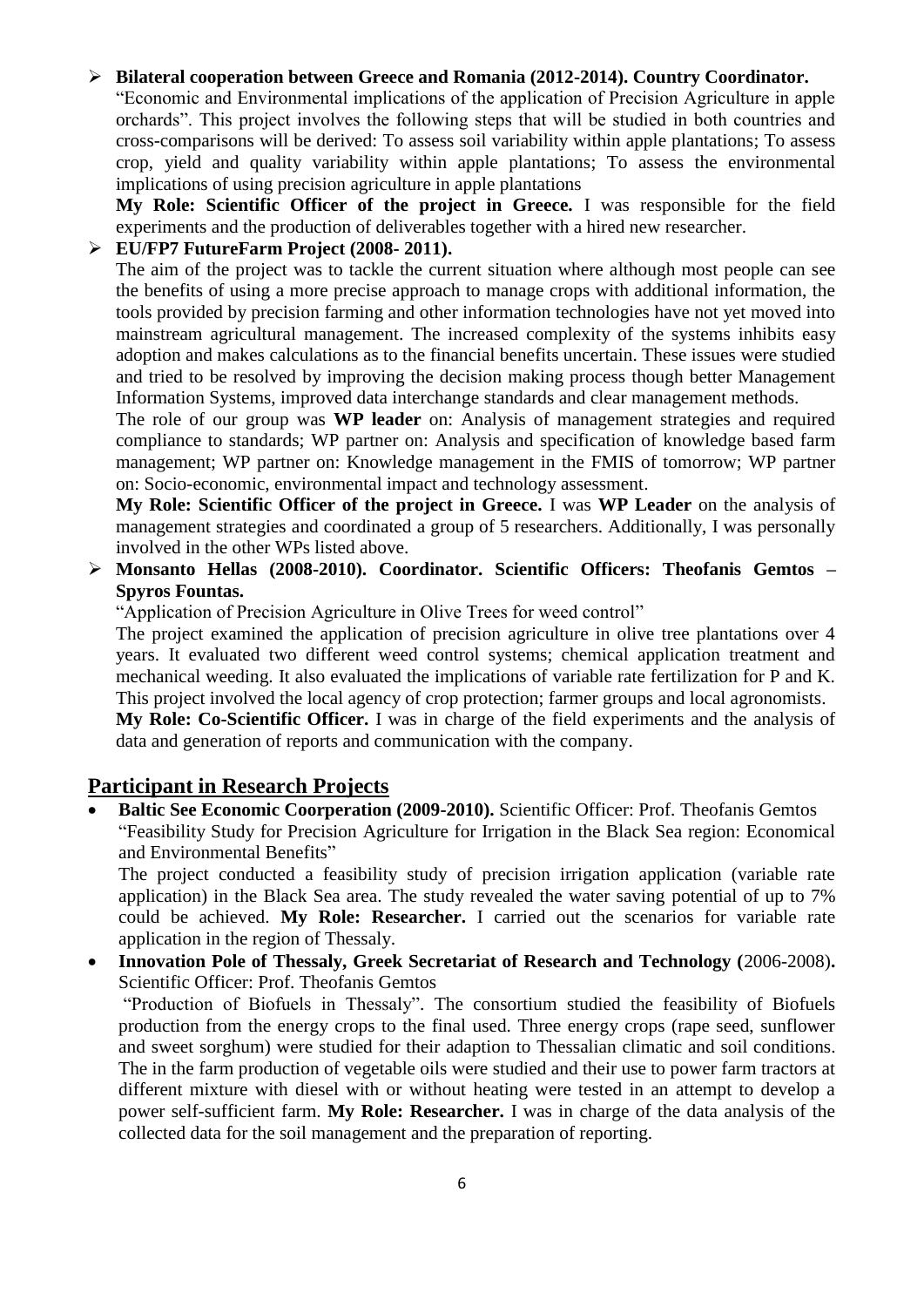**Greek General Secretariat of Research and Technology, Greece (**2005-2006)**.** Scientific Officer: Prof. Theofanis Gemtos.

Pythagoras II: "Protocols for the analysis of spatial and temporal variability in agriculture. Applications in cotton and apple orchards".

The project studied the application of precision agriculture in apples orchards and in cotton fields. Yield mapping, ECA mapping, soil properties m aping were carried out for two years Management zones were formed from the collected data. Suggestions for variable rate fertiliser applications in both crops were made. **My Role: Post Doctoral Researcher.** I was in charge of the field experiments, data analysis and the preparation of reporting.

 **Danish Technical Research Council, Denmark (**04/2004– 12/2004). Scientific Officer: Prof. Simon Blackmore.

"Development of software components for intelligent agricultural agents".

The project developed a new systems architecture and derived appropriate standards that explicitly address the need for sensible autonomous behaviour in given contexts of biosystems production, while retaining the ability to be self-aware and show graceful degradation when in unknown conditions or when sub systems fail and ensure that the machine control retains a safe integrity.

**My Role: Post Doctoral Researcher.** I was programming an autonomous vehicles and worked on management codes for the new mechanization system.

 **Danish Agricultural Research Council, Denmark** (12/2000–03/2001). Researcher. Scientific Officer: Prof. Simon Blackmore

"Feasibility study for autonomous vehicles in agriculture". This project conducted a technoeconomic feasibility study of developing an autonomous weeder for Christmas trees, both for the mechanical designs, the operational modes and the environmental benefits compared to the present practice of using herbicide applications. **My Role: Researcher.** I worked on the specification requirements for the autonomous Christmas tree weeder.

**Citations / h-index 1043 Citations (excluding self-citations) / h-index: 17** (according to Scholar Google - Last accessed January 1st , 2016)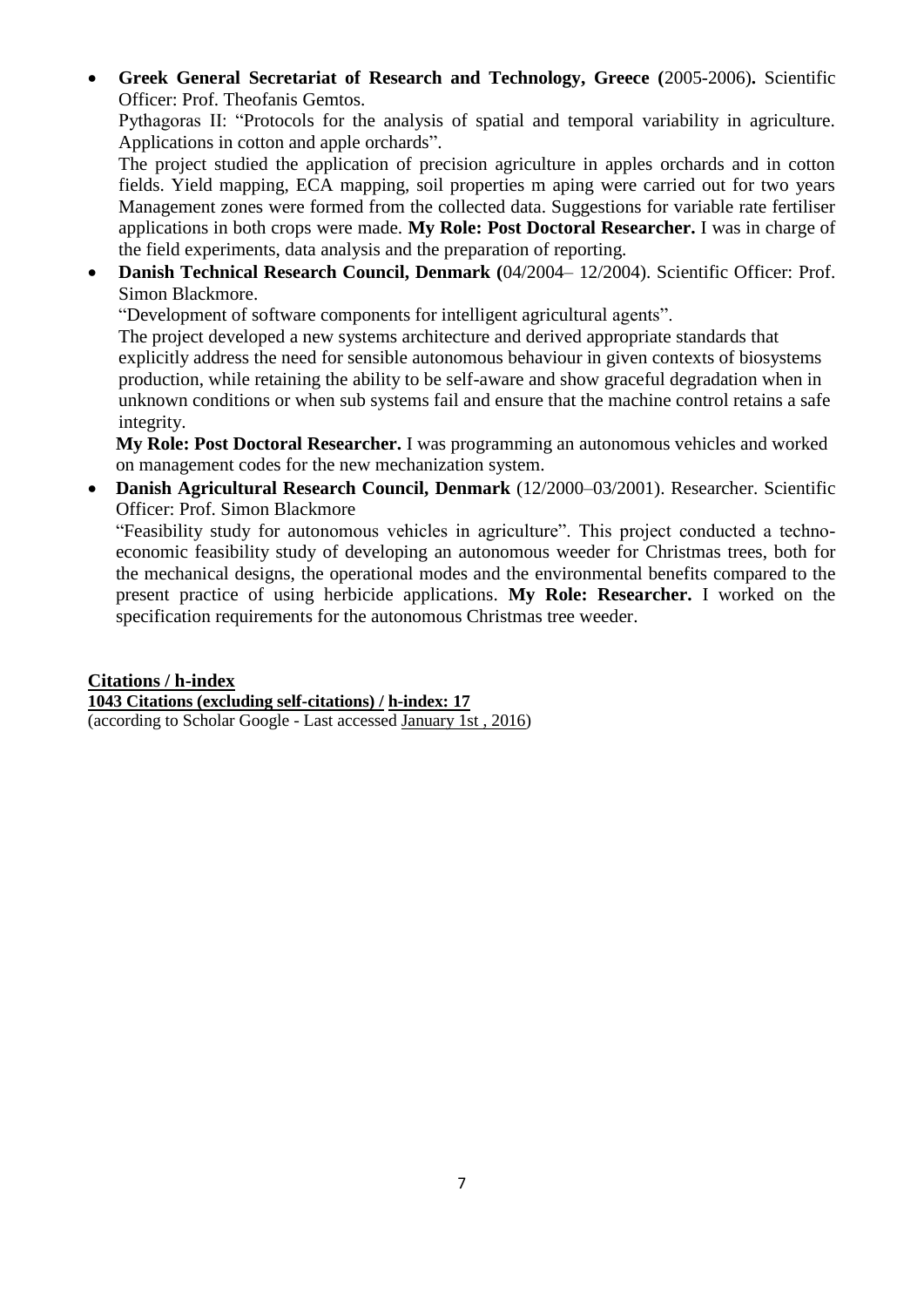### **THESES**

 Systems Analysis of Precision Agriculture. Ph.D. Thesis. The Royal Veterinary and Agricultural University, March 2004.

*Citations: 5 (excluding self-citations)*

- Implications of the new technology of precision farming for agrochemical companies. M.Sc. Thesis. Cranfield University at Silsoe, UK, September 1998.
- Programming the diffusion of biological oxygen demand (BOD) in watersheds. B.Sc. Thesis in the School of Agriculture, Department of Agricultural Engineering Soil Sciences and Hydraulics, Aristotle University, Thessaloniki, Greece, June 1993.

#### **BOOK CHAPTERS**

- 1. Gemtos T., Fountas S., Bourazanis, G., 2000. Farm Tractors and implements. In: Farm Mechanization in Agriculture. Institute of Pedagogics, Athens. In Greek.
- 2. Fountas, S., Blackmore, S., Pedersen, S. M., 2005. Information and Telecommunication Technologies (ICT) in Precision Agriculture. In the e-book, E.Gelb and A. Offer (eds.), ICT in Agriculture: perspectives of technological innovation. Center for Agricultural Economic Research, Hebrew University of Jerusalem. http://departments.agri.huji.ac.il/economics/gelb-pedersen-5.pdf, 15 pages *Citations: 22 (excluding self-citations)*
- 3. Blackmore, S., Griepentrog, H.W., Pedersen, S.M., Fountas, S., 2006. Precision Farming in Europe. In "Handbook of Precision Agriculture: Principles and Applications". The Haworth Press, Inc., USA, 567- 614.

*Citations: 1 (excluding self-citations)*

4. S. M. Pedersen, S. Fountas, S. B. Blackmore, 2008. Agricultural Robots –– Applications and Economic Perspectives. Service Applications and Economic Perspectives. Service Robot Applications (ed. Yoshihiko Takahashi), pp. Robot Applications (ed Yoshihiko Takahashi), 369-382. InTech Education and Publishing.

*Citations: 7 (excluding self-citations)*

5. Fountas, S., Gemtos, T.A., Blackmore, S., 2010. Robotics and sustainability in soil engineering (edited by Dedousis, A., Bartzanas, T.), Springer. pages 69-80.

*Citations: 2 (excluding self-citations)*

- 6. Fountas, S., Bartzanas, T. and Bochtis, D., 2011. Emerging Footprint Technologies in Agriculture, from Field to Farm Gate, in Intelligent Agrifood Chains and Networks (eds M. Bourlakis, I. Vlachos and V. Zeimpekis), Wiley-Blackwell, Oxford, UK, pages 67-85.
- 7. Fountas, S., Aggelopoulou, K. and Gemtos, T. A., 2016. Precision Agriculture: crop management for improved productivity and reduced environmental impact or improved sustainability, in Supply Chain Management for Sustainable Food Networks (eds. E. Iakovou, D. Bochtis, D. Vlachos and D. Aidonis), Wiley-Blackwell, Oxford, UK.

## **INTERNATIONAL PEER-REVIEWED JOURNAL PAPERS**

- 1. S.M. Pedersen, S. Fountas, B.S. Blackmore, M. Gylling, J.L. Pedersen, 2003. Adoption and perspectives of precision farming in Denmark. Acta Agricultura Scandinavica; Section B. Soil and Plants, 54 (1), 2-6. *Citations: 40 (excluding self-citations)*
- 2. S. Blackmore, R. Godwin, S. Fountas, 2003. The analysis of spatial and temporal trends in yield map data over six years. Biosystems Engineering 84 (4), 455-466.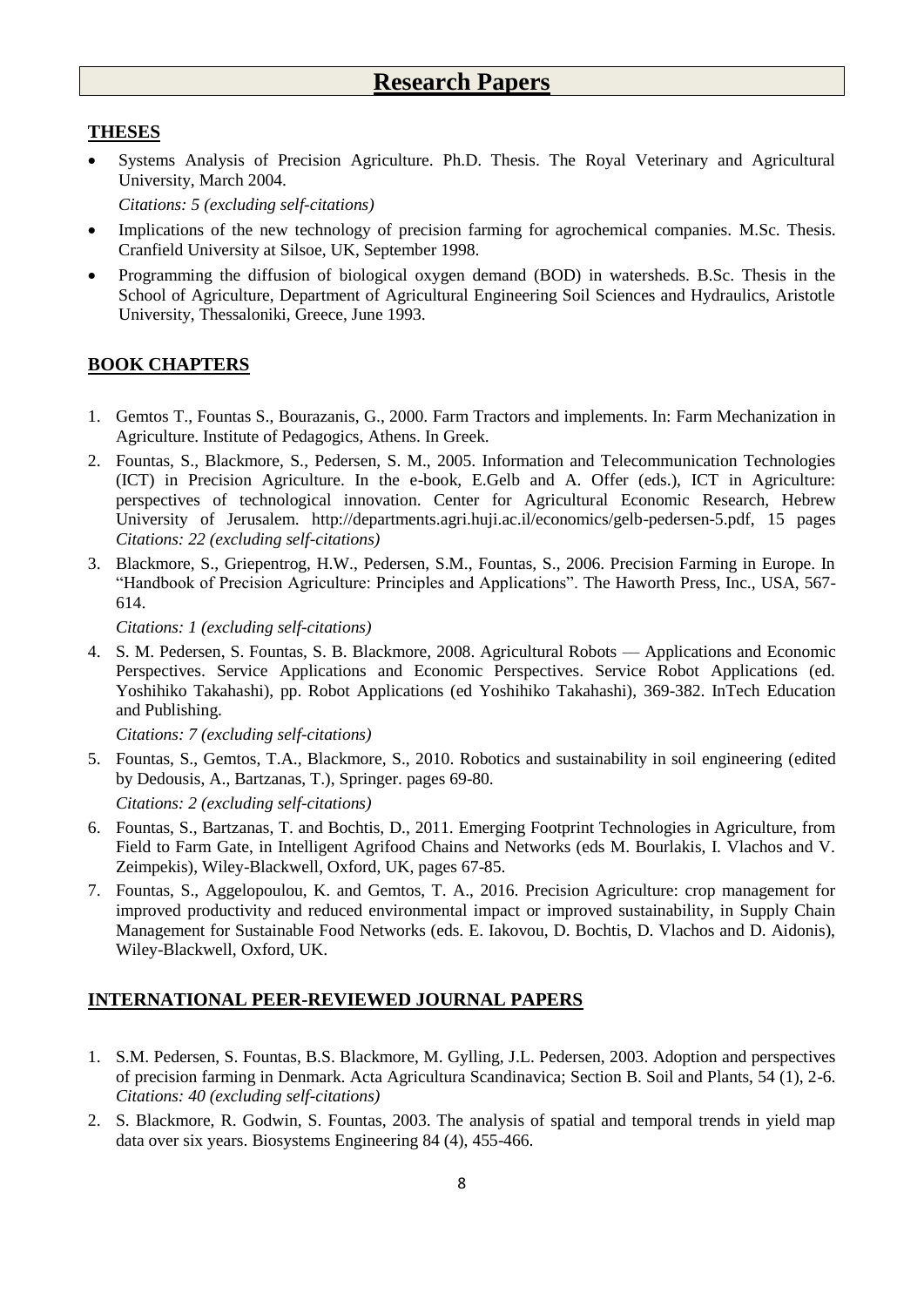*Citations: 130 (excluding self-citations)*

3. S. Blackmore, S. Fountas, L. Tang, H. Have, 2004. Systems requirements for small autonomous agricultural vehicles. Journal of the International Commission of Agricultural Engineering (CIGR). Manuscript PM 04 001. Vol. VI. July 2004.

*Citations: 13 (excluding self-citations)*

4. Fountas, S., Blackmore, S., Ess, D., Hawkins, S., Blumhoff, G., Lowenberg-Deboer, J., Sorensen, C. G., 2005.Farmer Experience with Precision Agriculture in Denmark and the US Eastern Corn Belt. Precision Agriculture, 6, 121-141.

*Citations: 48 (excluding self-citations)*

5. S. Vougioukas, S. Fountas, S. Blackmore, Lie Tang, 2005. Combining Reactive and Deterministic Behaviours for Mobile Agricultural Robots. Special Issue on [Information Systems and Innovative](http://www.ergasya.tuc.gr/orij/v5n1.htm)  [Technologies in Agriculture, Food and Environment.](http://www.ergasya.tuc.gr/orij/v5n1.htm) Operational Research – an International Journal, 5(1).

*Citations: 5 (excluding self-citations)*

6. S. M. Pedersen, S. Fountas, H. Have and B. S. Blackmore, 2005. Agricultural robots – system analysis and economic feasibility. Precision Agriculture 7(4) 295-308.

*Citations: 74 (excluding self-citations)*

7. S. Vougioukas, S. Blackmore, J. Nielsen and S. Fountas, 2006. A Two-Stage Route Planning System for Autonomous Agricultural Vehicles. Precision Agriculture 7(5) 361-377.

*Citations: 27 (excluding self-citations)*

- 8. S. Fountas, D. Wulfsohn, S. Blackmore, H. L. Jacobsen, S.M., Pedersen, 2006. A model of decision making and information flows for information-intensive agriculture. Agricultural Systems 87, 192-210. *Citations: 108 (excluding self-citations)*
- 9. S. Blackmore, H.W. Griepentrog, S. Fountas, T.A. Gemtos, 2007. Specifications for an autonomous crop mechanization system. Agricultural Engineering International: the CIGR Ejournal. Manuscript PM 06 032. Vol. IX. September, 2007.

*Citations: 28 (excluding self-citations)*

10. S. Fountas, B. S. Blackmore, S. Vougioukas, L. Tang, C. G. Sørensen and R. Jørgensen, 2007. "Decomposition of Agricultural Tasks into Robotic Behaviours". Agricultural Engineering International: the CIGR Ejournal. Manuscript PM 07 006. Vol. IX. October, 2007.

*Citations: 8 (excluding self-citations)*

- 11. S. Fountas, M. Kyhn, H. Lipczak Jakobsen, S. Blackmore, H.W., 2009. Griepentrog. Systems analysis and information management of a university research farm. Precision Agriculture, 10(3), 247-261. *Citations: 8 (excluding self-citations)*
- 12. D.D. Bochtis, C.G. Sørensen, O. Green, T. Bartzanas, and S. Fountas, 2010. Feasibility of a modelling suite for the optimised biomass harvest scheduling. Biosystems Engineering, 107, 283-293. *Citations: 12 (excluding self-citations)*
- 13. C.G. Sorensen, L. Pesonen, S. Fountas, P. Suomi, D. Bochtis, P. Bildsøe and S.M. Pedersen, 2010. A user-centric approach for information modelling in arable farming. [Computers and Electronics in](http://www.sciencedirect.com/science/journal/01681699)  [Agriculture,](http://www.sciencedirect.com/science/journal/01681699) 73(1), 44-55.

*Citations: 43 (excluding self-citations)*

14. C. Sørensen, S. Fountas, E. Nash, L. Pesonen, D. Bochtis, S. Pedersen, B. Basso, S. Blackmore, 2010. Conceptual model of a future farm management information system. Computers and Electronics in Agriculture, 72(1), 37-47.

*Citations: 105 (excluding self-citations)*

15. A. Aggelopoulou, D. Wulfsohn, S. Fountas, G. Nanos, T. Gemtos, S. Blackmore, 2010. Spatial Variability of yield and quality in an apple orchard. Journal of Precision Agriculture 11, 538-556. *Citations: 34 (excluding self-citations)*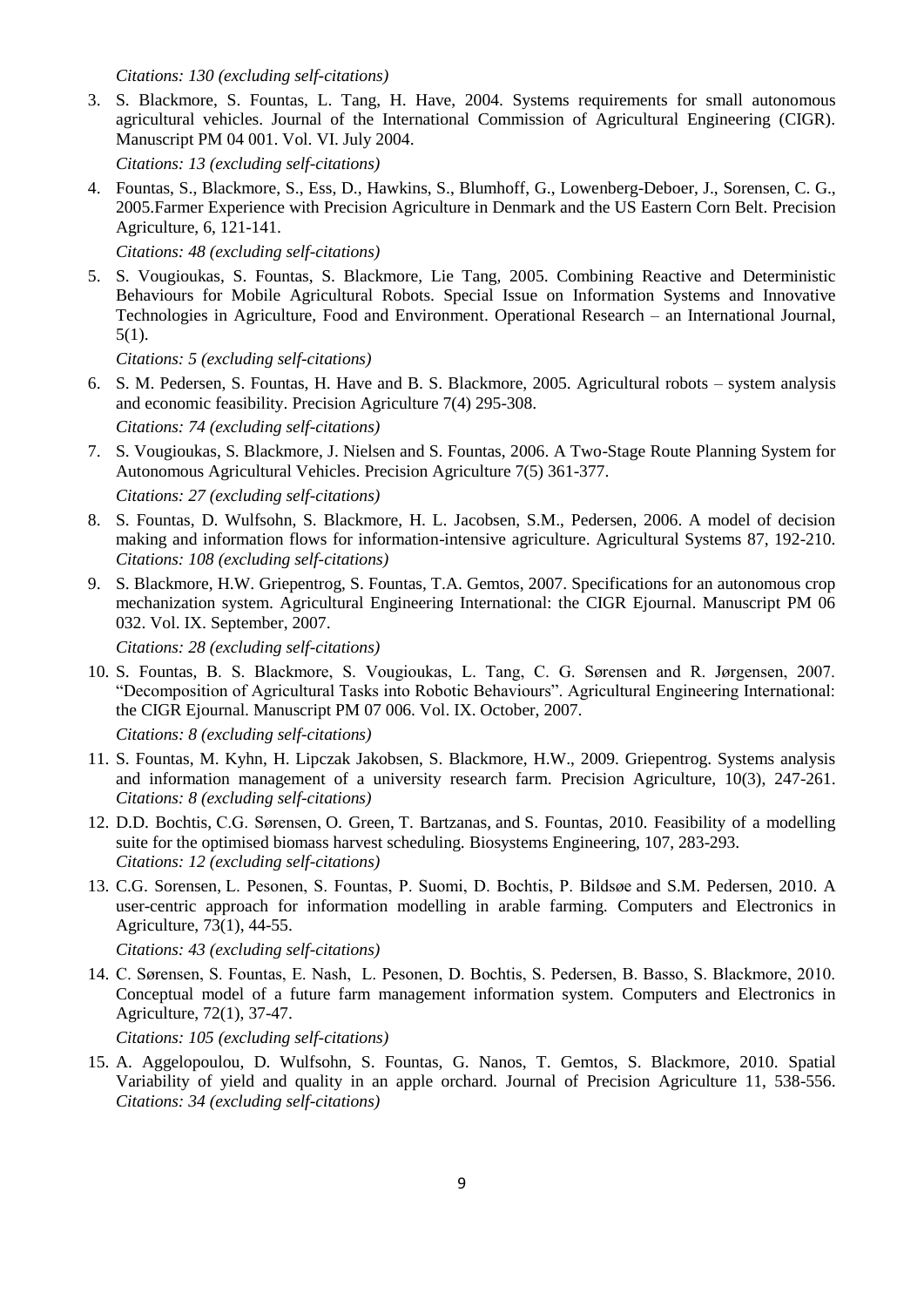16. Aggelopoulou, A., Bochtis, D., Koutsostathis, A., Fountas, S., Gemtos, T., Nanos, G., 2011. Yield prediction in apple orchards based on image processing. Journal of Precision Agriculture, 12 (3), 448- 456.

*Citations: 34 (excluding self-citations)*

17. Nash, E., Wiebensohn, J., Nikkila, R., Vatsanidou, A., Fountas, S., Bill, R., 2011. Towards automated compliance checking based on a formal representation of agricultural production standards. Computers and Electronics in Agriculture 78, 28-37.

*Citations: 13 (excluding self-citations)*

18. Lawson, L. G., Pedersen, S.M., Sorensen, C.G., Pesonen, L., Fountas, S., Werner, A., Oudshoorn, F. W., Herold, L., Chatzinikos, T., Kirketerp, I. M., Blackmore, S., 2011. A four nation survey of farm information management and advanced farming systems: A descriptive analysis of survey responses. Computers and Electronics in Agriculture 77(1), 7-20.

*Citations: 13 (excluding self-citations)*

- 19. Turker U., T Erdem, A. Tagarakis, S. Fountas, G. Mitev, B. Akdemir and T.A. Gemtos, 2011. A Feasibility Study of Variable Rate Irrigation in Black Sea Area: Water and Energy Saving from the Application. Journal of Information Technology in Agriculture, 4(1), 1-8.
- 20. Balafoutis, A., Fountas, S., Natsis, A., Papadakis, G., 2011. Performance and Emissions of Sunflower, Rapeseed, and Cottonseed Oils as Fuels in an Agricultural Tractor Engine. ISRN Renewable Energy Volume 2011, Article ID 531510, doi:10.5402/2011/531510.S.

*Citations: 9 (excluding self-citations)*

21. Tagarakis, A., Liakos, V., Fountas, S., Koundouras, S., Gemtos, T., 2011. Using soil and landscape properties to delineate management zones in vines. Journal of Agricultural Machinery Science, 7(1), 33- 38.

*Citation: 1 (excluding self-citations)*

- 22. Natsis, A., Fountas, S., Gemtos, T., 2011. Transplanting Machine Operation Analysis. Agricultural Mechanization in Asia, Africa and Latin America, 42 (2), 33-36.
- *23.* Aggelopoulou, A., Pateras, D., Fountas, S., Nanos, G., Gemtos, T., 2011. [Soil spatial variability and site](https://scholar.google.gr/citations?view_op=view_citation&hl=el&user=VmMOpRUAAAAJ&cstart=20&sortby=pubdate&citation_for_view=VmMOpRUAAAAJ:hFOr9nPyWt4C)[specific fertilization maps in an apple orchard](https://scholar.google.gr/citations?view_op=view_citation&hl=el&user=VmMOpRUAAAAJ&cstart=20&sortby=pubdate&citation_for_view=VmMOpRUAAAAJ:hFOr9nPyWt4C) Journal of Precision Agriculture, 12(1), 118-129. *Citations: 7 (excluding self-citations)*
- 24. Fountas, K. Aggelopoulou, C. Bouloulis, G. Nanos, D. Wulfsohn, T. Gemtos, A. Paraskevopoulos, M. Galanis, 2011. Site-specific management in olive tree plantation. Journal of Precision Agriculture, 12(2), Pages 179-195.

*Citations: 7 (excluding self-citations)*

- 25. Kutter, T., Tiemann, S., Siebert, R., Fountas, S., 2011. The role of communication and cooperation in the adoption of Precision Farming in Europe. Journal of Precision Agriculture, 12 (1), 2-17. *Citations: 42 (excluding self-citations)*
- 26. Basso, B., Sartori, L., Cammarano, D., Grace, P.R., Fountas, S., Sorensen, C., 2012. Environmental and economic evaluation of N fertilizer rates 1 in a maize crop in Italy: a spatial and temporal analysis. Biosystems Engineering 113, 103-111.

*Citations: 9 (excluding self-citations)*

27. Tagarakis, A., Liakos, V., Fountas S., Koundouras, S., Gemtos, T., 2013. Management zones delineation using fuzzy clustering techniques in grapevines", which you submitted to Precision Agriculture. Precision Agriculture. Precision Agriculture, 14, 18–39.

*Citations: 17 (excluding self-citations)*

28. Fountas, S., Paraforos, D., Cavalaris, C., Karamoutis, C., Gemtos, T.A., Abu-Khalaf, N., Tagarakis, A. A., 2013. Five-point penetrometer with GPS for measuring soil compaction variability. Computers and Electronics in Agriculture, 96, 109-116.

*Citations: 7 (excluding self-citations)*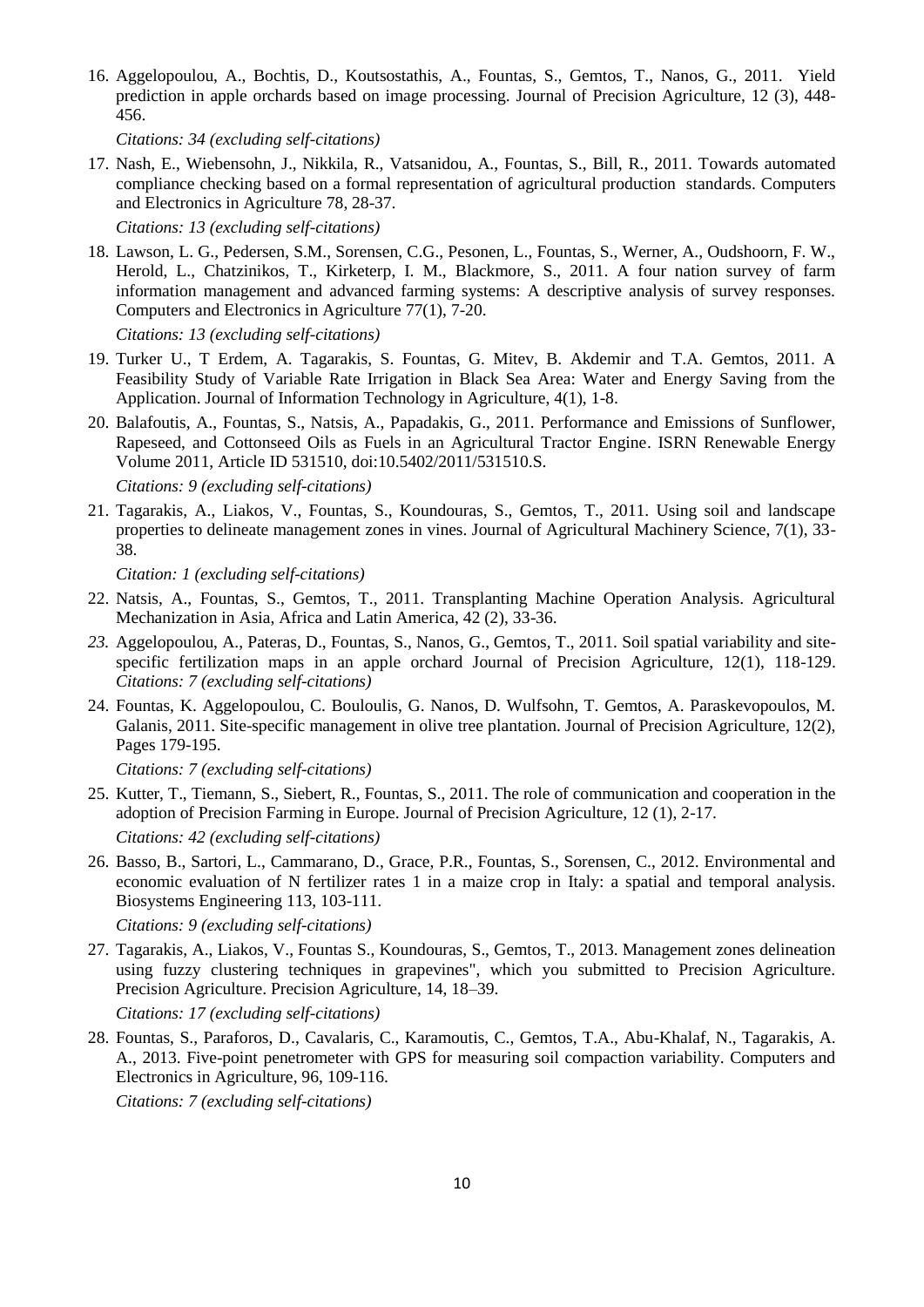- 29. Gravalos, I., Moshou, D., Loutridis, S., Gialamas, T., Kateris, D., Bompolas, E., Tsiropoulos, Z., Xyradakis, P., Fountas, S., 2013. 2D and 3D Soil Moisture Imaging Using a Sensor-Based Platform Moving Inside a Subsurface Network of Pipes. [Journal of Hydrology,](http://www.sciencedirect.com/science/journal/00221694) 499, 146-153. *Citation: 1 (excluding self-citations)*
- 30. Gemtos, T.A., Cavalaris, C., Tagarakis, A., Fountas, S., 2013. [Energy analysis of three energy crops](http://scholar.google.com/citations?view_op=view_citation&hl=el&user=VmMOpRUAAAAJ&sortby=pubdate&citation_for_view=VmMOpRUAAAAJ:tS2w5q8j5-wC) in [Greece.](http://scholar.google.com/citations?view_op=view_citation&hl=el&user=VmMOpRUAAAAJ&sortby=pubdate&citation_for_view=VmMOpRUAAAAJ:tS2w5q8j5-wC) Agricultural Engineering International: CIGR Journal 15 (4), 52-66.
- 31. Gemtos, T., Fountas, S., Tagarakis, A., Liakos, V., 2013. [Precision Agriculture Application in Fruit](http://scholar.google.com/citations?view_op=view_citation&hl=el&user=VmMOpRUAAAAJ&sortby=pubdate&citation_for_view=VmMOpRUAAAAJ:vRqMK49ujn8C)  [Crops: Experience in Handpicked Fruits.](http://scholar.google.com/citations?view_op=view_citation&hl=el&user=VmMOpRUAAAAJ&sortby=pubdate&citation_for_view=VmMOpRUAAAAJ:vRqMK49ujn8C) Procedia Technology 8, 324-332.
- *32.* Balafoutis, A.T., Papageorgiou, E., Dikopoulou, Z., Fountas, S., Papadakis, G., 2014. [Sunflower Oil Fuel](http://scholar.google.com/citations?view_op=view_citation&hl=el&user=VmMOpRUAAAAJ&sortby=pubdate&citation_for_view=VmMOpRUAAAAJ:Tiz5es2fbqcC)  [for Diesel Engines: An Experimental Investigation and Optimum Engine Setting Evaluation Using a](http://scholar.google.com/citations?view_op=view_citation&hl=el&user=VmMOpRUAAAAJ&sortby=pubdate&citation_for_view=VmMOpRUAAAAJ:Tiz5es2fbqcC)  [Multi-Criteria Decision Making Approach.](http://scholar.google.com/citations?view_op=view_citation&hl=el&user=VmMOpRUAAAAJ&sortby=pubdate&citation_for_view=VmMOpRUAAAAJ:Tiz5es2fbqcC) International Journal of Green Energy 11 (6), 642-673. *Citations: 3 (excluding self-citations)*
- 33. Ntogkoulis, P.A., Bochtis, DD, Fountas, S., Berruto, R., Gemtos, TA., 2014. [Performance of cotton](http://scholar.google.com/citations?view_op=view_citation&hl=el&user=VmMOpRUAAAAJ&sortby=pubdate&citation_for_view=VmMOpRUAAAAJ:4fKUyHm3Qg0C)  [residue collection machinery.](http://scholar.google.com/citations?view_op=view_citation&hl=el&user=VmMOpRUAAAAJ&sortby=pubdate&citation_for_view=VmMOpRUAAAAJ:4fKUyHm3Qg0C) Biosystems Engineering 119, 25-34.

*Citations: 2 (excluding self-citations)*

- 34. Vatsanidou, A., Fountas, S., Nanos, G., Gemtos, T., 2014. [Variable Rate Application of Nitrogen](http://scholar.google.com/citations?view_op=view_citation&hl=el&user=VmMOpRUAAAAJ&sortby=pubdate&citation_for_view=VmMOpRUAAAAJ:B3FOqHPlNUQC)  [Fertilizer in a commercial pear orchard.](http://scholar.google.com/citations?view_op=view_citation&hl=el&user=VmMOpRUAAAAJ&sortby=pubdate&citation_for_view=VmMOpRUAAAAJ:B3FOqHPlNUQC) Fork to Farm: International Journal of Innovative Research and Practice 1 (1).
- 35. Tagarakis, A., Koundouras, S., Papageorgiou, E.I., Dikopoulou, Z, Fountas, S., 2014. [A fuzzy inference](http://scholar.google.com/citations?view_op=view_citation&hl=el&user=VmMOpRUAAAAJ&sortby=pubdate&citation_for_view=VmMOpRUAAAAJ:geHnlv5EZngC)  [system to model grape quality in vineyards.](http://scholar.google.com/citations?view_op=view_citation&hl=el&user=VmMOpRUAAAAJ&sortby=pubdate&citation_for_view=VmMOpRUAAAAJ:geHnlv5EZngC) Precision Agriculture, 1-24. Online, March 2014. *Citations: 3 (excluding self-citations)*
- 36. Fountas, S., Sorensen, C.G., Tsiropoulos, Z., Cavalaris, C., Liakos, V., Gemtos, T., 2015. Farm Machinery Management Information System. Computers and Electronics in Agriculture, 110, 131-138.

*Citations: 7 (excluding self-citations)*

*37.* Fountas, S., Carli, C., Sørensen, C. G., Tsiropoulos, Z., Cavalaris, C., Vatsanidou, A., Liakos, B., Canavari, M., Wiebensohn, J., Tisserye, B., 2015. Farm Management Information Systems: Current situation and future perspectives. Computers and Electronics in Agriculture, 115, 40-50. *Citations: 2 (excluding self-citations)*

#### **INTERNATIONAL CONFERENCE PAPERS ON PROCEEDINGS**

- 1. S. Fountas, 2001. Farmers' attitude towards Precision Farming. 3rd Conference on Precision Agriculture, Montpellier, France, June 18-20, 2001.
- 2. S. Blackmore, H. Have, S. Fountas, 2002. Proposed system architecture to enable behavioural control of an autonomous tractor. ASAE Conference on Automation Technology for Off-road Equipment, Chicago, USA, July 26-26, 2002.

*Citations: 15 (excluding self-citations)*

3. T. Gemtos, S. Fountas, S. Blackmore, H.W. Griepetong, 2002. Precision Farming in Europe and the Greek potential. 1st Greek Conference on Information and Communication Technology in Agriculture, Athens, Greece, June 4-7, 2002.

*Citations: 6 (excluding self-citations)*

- 4. S. Fountas, C.G. Sorensen, H.H. Pedersen, S. Blackmore, 2002. Information sources for decision making on precision farming. NJF Seminar, Skara, Sweden , June 10-12, 2002 *Citations: 1 (excluding self-citations)*
- 5. S. Fountas, S.M. Pedersen, S. Blackmore, 2002. A new methodology for decision analysis on precision farming based on users' experience. 6th International Conference on Precision Agriculture, Minneapolis, USA, July 14-17, 2002, CD.

Citations: 1 *(excluding self-citations)*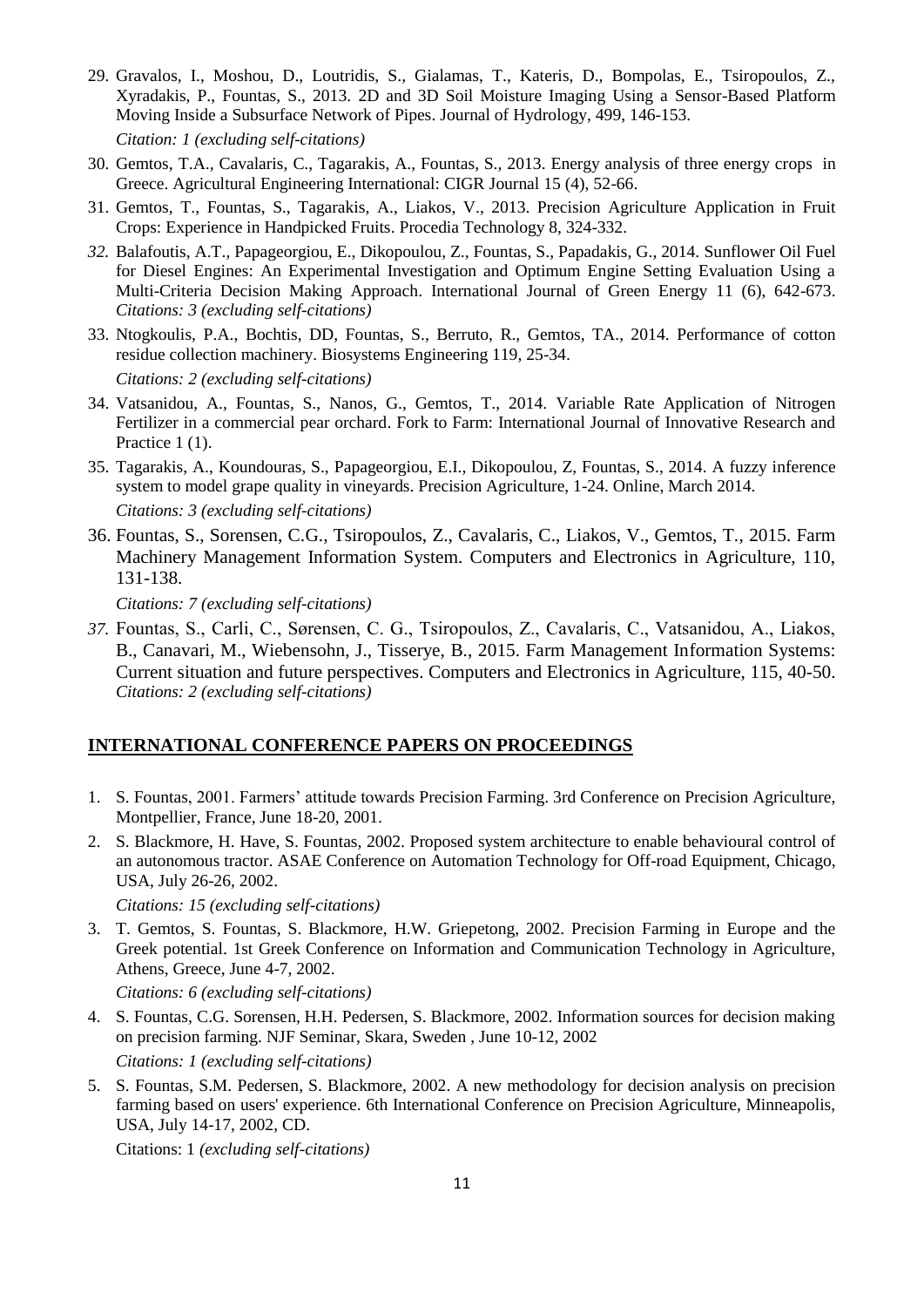6. H. Have, S. Blackmore, B. Keller, S. Fountas, H. Nielsen, F. Theilby, 2002. Autonomous weeder for Christmas tree plantations – A feasibility study. European Conference of Agricultural Engineering, Budapest, Hungary, June 30-July 4, 2002, Paper No. 02-AE-023.

*Citations: 15 (excluding self-citations)*

7. C.G. Sorensen, S. Fountas, H.H. Pedersen, S. Blackmore, 2002. Information sources for decision making on precision farming. 6th International Conference on Precision Agriculture, Minneapolis, USA, July 14- 17, 2002, CD.

*Citations: 9 (excluding self-citations)*

- 8. S. Fountas, S.M. Pedersen, S. Blackmore, 2002. A new approach for decision analysis on Precision Farming based on user experience. NJF Seminar, Skara, Sweden, June 10-12, 2002
- 9. S. Blackmore, H. Have, S. Fountas, 2002. A specification of behavioural requirements for an autonomous tractor. ASAE Conference on Automation Technology for Off-road Equipment, Chicago, USA, July 26-26, 2002.

*Citations: 26 (excluding self-citations)*

10. S. M. Pedersen, S. Fountas, B. S. Blackmore, M. Gylling, J. L. Pedersen, 2003. Adoption of precision agriculture in Denmark. 4th European Conference on Precision Agriculture, Berlin, Germany, June 15- 18, 2003, 533-538.

*Citations: 7 (excluding self-citations)*

11. S. Fountas, D.R. Ess, C.G. Sorensen, S. Hawkins, S.B. Blackmore, J. Lowenberg-Deboer, 2003. Information Source preferences in Denmark and USA. 4th European Conference on Precision Agriculture, Berlin, Germany, June 15-18, 2003, 211-216.

*Citations: 9 (excluding self-citations)*

- 12. S. Vougioukas, S. Fountas, S. Blackmore, L. Tang, 2004. Navigation task in agricultural robotics. 2nd International Conference on Information and Communication Technology in Agriculture, Thessaloniki, Greece, March 18-20, 2004, vol. 2, pp. 55-64.
- 13. S. Fountas, S. Blackmore, T. Gemtos, T. Markinos, 2004. Trend maps in Greece and the UK. 2nd International Conference on Information and Communication Technology in Agriculture, Thessaloniki, Greece, March 18-20, 2004.

*Citations: 2 (excluding self-citations)*

14. S. Fountas, H. Lipczak Jakobsen, S. Blackmore, 2004. Participative research to develop a model for decision making in precision agriculture. 6th European Conference on Farming Information Systems. Porto, Portugal, April 6-9, 2004, pp 735-744.

*Citation: 1*

15. S. Vougioukas, S. Blackmore, J. Nielsen, S. Fountas, 2005. A two-stage planning system for autonomous agricultural vehicles. 5<sup>th</sup> European Conference on Precision Agriculture, edited by J. Stafford, Uppsala 9-12, pp. 597-604.

*Citations: 4 (excluding self-citations)*

16. S.M., Pedersen, S. Fountas, H. Have, S. Blackmore, 2005. Agricultural robots: an economic feasibility study. 5th European Conference on Precision Agriculture, edited by J. Stafford, Uppsala 9-12, pp. 589- 596.

*Citations: 15 (excluding self-citations)*

- 17. T. A. Gemtos, S. Fountas, T. Markinos, S. Blackmore, J. R. Marques da Silva, 2005. Trend yield maps in irrigated and rain fed crops. ITAFE'05 - International congress on information technology in agriculture, food and environment. 12-14 October 2005, Adana, Turkey
- 18. A. Tagarakis, T. Chatzinikos, S. Fountas, T. Gemtos, 2006. Delineation of management zones in precision viticulture. 3rd HAICTA, International Conference on: Information Systems in Sustainable Agriculture, Agroenvironment and Food Technology, 20-23 September, Volos, Greece.

*Citations: 6 (excluding self-citations)*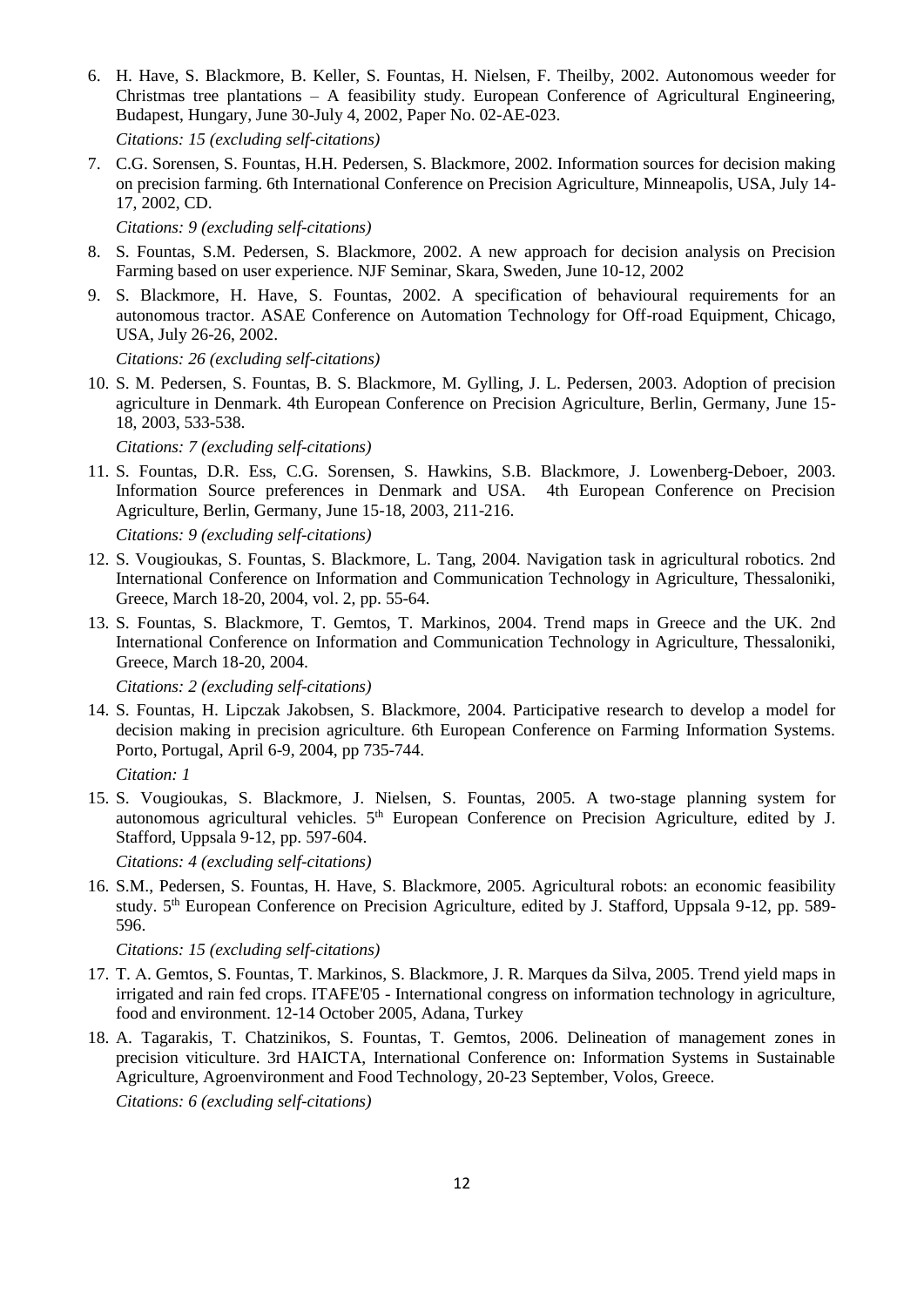- 19. Vardoulis G., Markinos A., Aggelopoulou A., Fountas S., Gertsis A., Gemtos T., 2006. Crop variability in cotton fields. 3rd HAICTA, International Conference on: Information Systems in Sustainable Agriculture, Agroenvironment and Food Technology, 20-23 September, Volos, Greece.
	- *Citation: 1 (excluding self-citations)*
- 20. K. D. Aggelopoulou, S. Fountas, T. A. Gemtos, G. D. Nanos, D. Wulfsohn, 2006. Precision farming in small apple fields of Greece. 8th International Conference on Precision Agriculture. Minneapolis, MN, USA. In CD.
- 21. Blackmore, B. S., Fountas, S., Gemtos, T., and Vougioukas, S. (2006). EcoBots; Improved energy utilisation through smaller smarter machines. September 9-10, 2006, Sapporo Convention Center, Sapporo, Japan, 3rd IFAC International Workshop on Bio-Robotics, Information Technology and Intelligent Control for Bioproduction Systems.
- 22. S. Blackmore, H.W. Griepentrog, S. Fountas, 2006. A specification for an autonomous mechanization system. September 9-10, 2006, Sapporo Convention Center, Sapporo, Japan, 3rd IFAC International Workshop on Bio-Robotics, Information Technology and Intelligent Control for Bioproduction Systems.
- 23. S. M. Pedersen, S. Fountas, B. S. Blackmore, 2007. Economic potential of robots for high value crops and landscape treatment. 6th European Conference on Precision Agriculture, June 3-6, Skiathos, Greece, 457-464.

*Citations: 4 (excluding self-citations)*

24. K. D. Aggelopoulou, D. Pateras, S. Fountas, T. A. Gemtos, G. D. Nanos, 2007. Soil spatial variability in small Greek apple orchards. 6th European Conference on Precision Agriculture, June 3-6, Skiathos, Greece, 71-78.

*Citations: 3 (excluding self-citations)*

- 25. K. Aggelopoulou, S. Fountas, T. Gemtos, G. Nanos, 2008. Τemporal variability of yield and quality in two apple orchards. AWICTSAE, Alexandroupoli. July, 2008. In CD.
- 26. C. Cavalaris, C. Karamoutis, S. Fountas and T.A. Gemtos, 2008. Sunflower oil energy budget for infarm oil production under four tillage systems. EurAgEng '08. Hersonisos, Crete. *Citations: 4 (excluding self-citations)*
- 27. S. Fountas, K. Aggelopoulou, S. Blackmore, T. Gemtos, 2008. A framework to analyse precision agriculture data. EurAgEng '08. Hersonisos, Crete.
- 28. S. Fountas, S. Pedersen, S. Blackmore, T. Gemtos, 2008. Agricultural robots Applications and economic perspectives. AWICTSAE, Alexandroupoli. July, 2008. In CD.
- 29. Aggelopoulou, A.D., Bochtis, D., Koutsostathis, A., Fountas, S., Gemtos, T.A. and Nanos, G.D., 2009. Flower spatial variability in an apple orchard. 7th European Conference of Precision Agriculture. Wageningen, The Netherlands. 6-8 July, 2009, 287-292.
	- *Citation: 1 (excluding self-citations)*
- 30. Fountas, S., Pedersen, S., Sorensen, C., Chatzinikos,A., Pesonen, L., Basso, B., Vougioukas, S., Nash, E., Gemtos, T., Blackmore, S. 2009. Μanagement strategies and practices for precision agriculture operations. 7th European Conference of Precision Agriculture. Wageningen, The Netherlands. 6-8 July, 2009, 893-898.
- 31. Pedersen S.M., Ørum J.E., Sørensen C.G., Fountas S., Pesonen L. Blackmore B.S. and Basso B., 2009. Potential savings and economic benefits in arable farming from better precision farming and information Management. 7th European Conference of Precision Agriculture. Wageningen, The Netherlands. 6-8 July, 2009, 919-926.
- 32. Fountas, S., Aggelopoulou, K., Bouloulis, C., Nanos, G., Wulfsohn, D., Gemtos, T., Paraskevopoulos, A, Galanis, M., 2009. Precision agriculture in an olive tree plantation in Southern Greece. 7th European Conference of Precision Agriculture. Wageningen, The Netherlands. 6-8 July, 2009, 549-556.
- 33. B. Basso, Fountas, S., Sartori L., Cafiero G., Pedersen, S. M., Sorensen, C., Pesonen, L., A. Werner, A.,Blackmore, 2009. Farmer's risk in decision making: the case of nitrogen application rates. 7th European Conference of Precision Agriculture. Wageningen, The Netherlands. 6-8 July, 2009,927-933.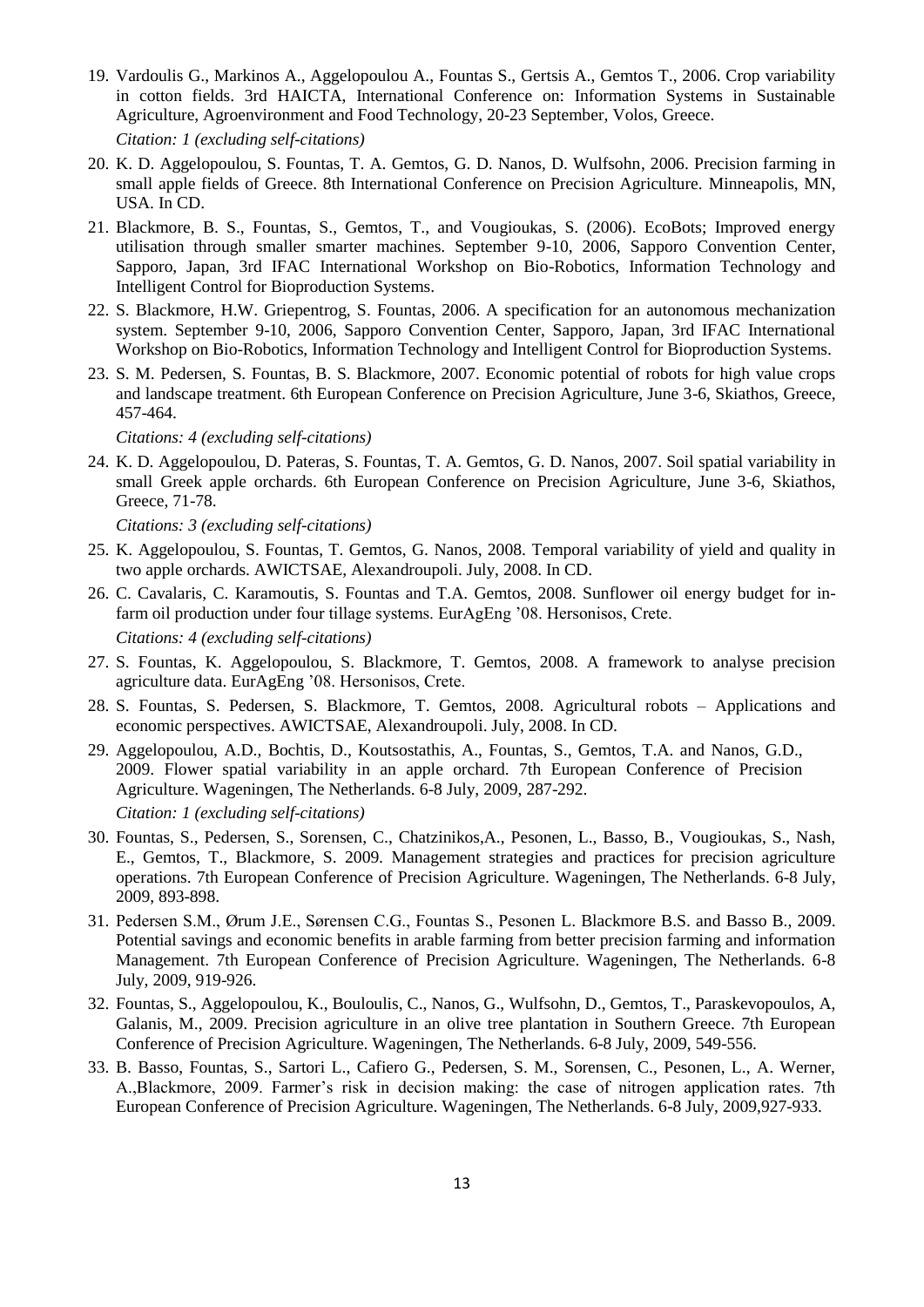34. Nash, E., Vatsanidou, A., Fountas, S., 2009. Can compliance to crop production standards be automatically assessed? 7th European Conference of Precision Agriculture. Wageningen, The Netherlands. 6-8 July, 2009, 899-906.

*Citations: 4 (excluding self-citations)*

- 35. C.G. Sørensen, S. Fountas, B. Basso, L. Pesonen, S.M. Pedersen, E. Nash, 2009. System analysis of management information systems for the future. 7th European Conference of Precision Agriculture. Wageningen, The Netherlands. 6-8 July, 2009, 943-950.
- 36. Nash, E., Wiebensohn, J., Nikkila, R., Vatsanidou, A., Fountas, S., Bill, R., 2010. Ontology Engineering to Support Assessment of Compliance to Agricultural Production Standards. EurAgEng 2010. Clermont-Ferrand, September 6-8, 2010, France.
- 37. Turker, U., Erdem, T., Tagarakis, A., Fountas, S., Mitev, G., Akdemir, B., Gemtos, T.A., 2010. A Feasibility study of variable rate irrigation in Black Sea Area: Design characteristics of a boom type traveler irrigator. 3rd International Congress on Information and Communication Technologies in Agriculture, Food, Forestry and Environment (ITAFFE'10), edited by Cebeci, A., Sideridis, A., Onder, H., Cankaya, S., 178-185. June 14-18, Samsun, Turkey.
- 38. Fountas, S., Bochtis, D.D., Sorensen, C.G., Green, O., Bartzanas, T., Jorgensen, R.N., 2010. Spatialtemporal management zones for biomass moisture. 10th International Conference on Precision Agriculture. July 18-21, Denver, Colorado, USA. In CD.
- 39. Nash, E., Wiebensohn, J., Nikkila, R., Pesonen, L. Seilonen, I., Oetzel, K., Kluger, S., Sorensen, C., Fountas, F., Vatsanidou, A., 2010. A Service-Oriented Architecture for Knowledge about Agricultural Production Standards. EurAgEng 2010. Clermont-Ferrand, September 6-8, 2010, France.
- 40. Nash, S., Wiebensohn, J., Nikkilä, R., Vatsanidou, A., Fountas, S., 2010. Formal Representation of Agricultural Production Standards. CIGR XVIIth World Congress – Québec City, Canada – June 13- 17, 2010.
- 41. Blackmore, S., Apostolidi, K., Fountas, S., 2010. FutureFarm: Addressing the needs of the European farm of the future: Findings of the first two years. Agrocontrol, 2010 (edited by Organized by N. Kondo). 6-8 December, 2010. Kyoto, Japan.
- 42. Tagarakis, A., Liakos, V., Fountas, S., Koundouras, S., Aggelopoulou, K. and Gemtos, T. 2011. Management zones delineation using fuzzy clustering techniques in vines. In: Proceedings of the 8th European Conference on Precision Agriculture, Edited by J.V. Stafford (Wageningen Academic Publishers, Wageningen, The Netherlands), p.191-200.
- 43. Tagarakis, A., Liakos, V., Perlepes, L., Fountas, S., Gemtos, T., 2011. Wireless Sensor Network for Precision Agriculture. IEEE Conference on Informatics, 397-402. *Citations: 8 (excluding self-citations)*
- 44. A. Tagarakis, S. Koundouras, V. Liakos, S. Fountas, T. Gemtos, 2012. Variability in soil and topography as indicators of the variation in grapevine physiology. In B. Bois (ed) Proceedings of the 9th International Terroir Congress, 25-29 June 2012, Dijon-Reims, Vol. II, pp. 75-79.
- 45. Fountas, S., Sorensen, C., Tsiropoulos, Z., Cavalaris, C., Liakos, V., Vatsanidou, A., Gemtos, T., Blackmore, S., 2012. Farm machinery management information system. CIGR-AgEng 2012, Valencia, Spain, July 8-12, In CD.
- 46. Sykas, D., Karathanassi, V., Fountas, S., 2013. A new methodology for the spectral discrimination of plant species and their varieties using hyperspectral data: application on vetch and lentil. [First](http://www.cyprusremotesensing.com/rscy2013/)  [International Conference on Remote Sensing and Geoinformation of Environment 8-10 April 2013](http://www.cyprusremotesensing.com/rscy2013/)  Paphos, [Cyprus.](http://www.cyprusremotesensing.com/rscy2013/)

*Citation: 1 (excluding self-citations)*

47. C. Cavalaris, C. Karamoutis, T. A. Gemtos, S. Fountas, 2013. Fossil Fuel Deficit - Conservation Tillage and on Farm Biofuel Production to Cope with the Problem. FaBE 1st International Conference on Food and Biosystems Engineering, 30 May – 2 June 2013, Skiathos, Greece, Volume: Proceedings of the FaBE 1st International Conference on Food and Biosystems Engineering - Vol1.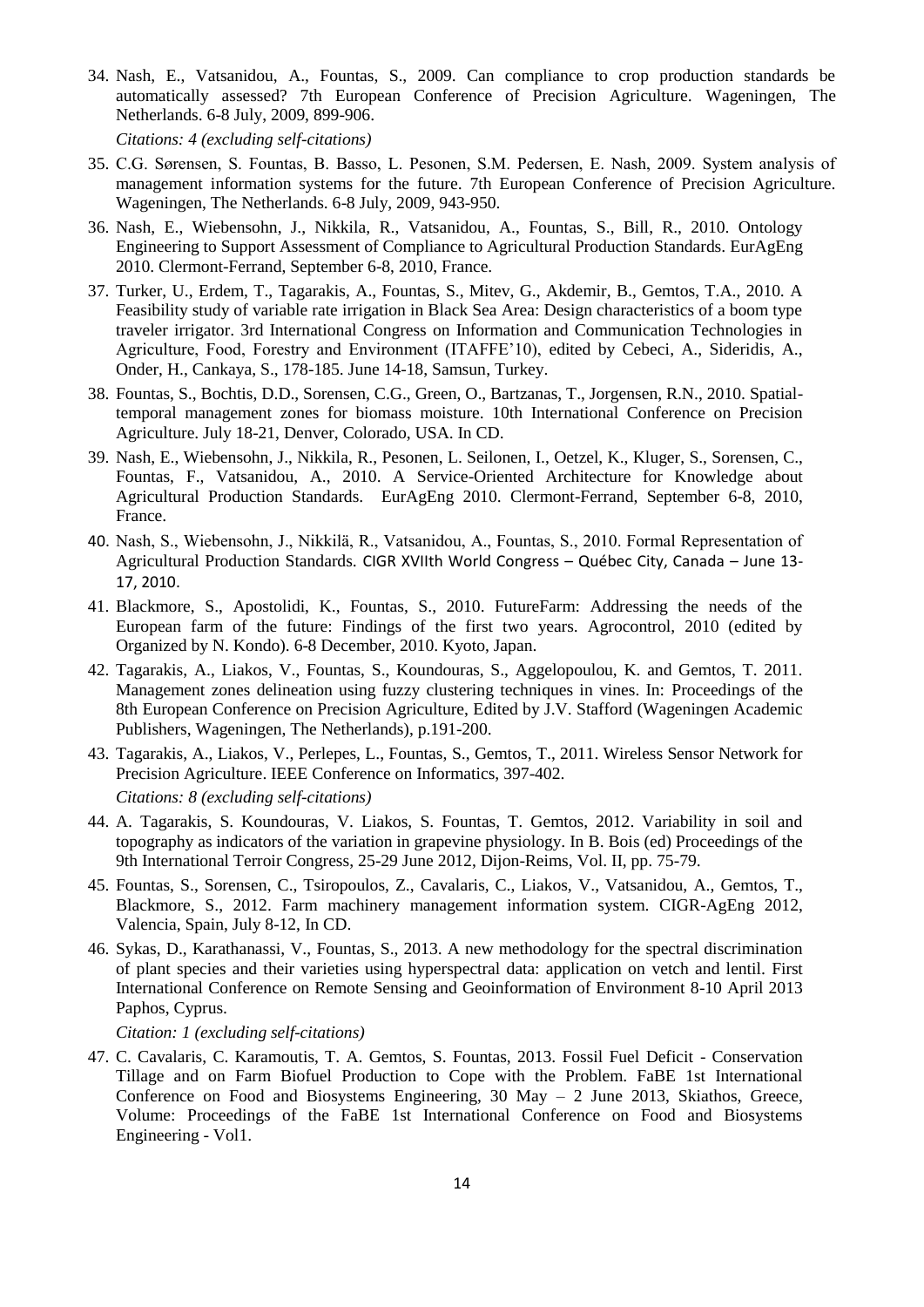- 48. Tsiropoulos, Z., Fountas, S., Liakos, V., Tekin. A. B., Aygun. T., Blackmore, S., 2013. Webbased Farm Management Information System for Agricultural Robots. EFITA, WCCA, CIGR 2013 Conference, Torino, Italy, 23-27 June, 2013. In CD.
- 49. A. B. Tekin, H. Yurdem, S. Fountas, Z. Tsiropoulos, T. Aygun, 2013. Design and implementation of RoboTurk robotic platform. EFITA, WCCA, CIGR 2013 Conference, Torino, Italy, 23-27 June, 2013. In CD.
- 50. Chatzinikos, A., Gemtos, T.A., Fountas, S., 2013. [The use of a laser scanner for measuring crop](http://scholar.google.com/citations?view_op=view_citation&hl=el&user=VmMOpRUAAAAJ&sortby=pubdate&citation_for_view=VmMOpRUAAAAJ:tOudhMTPpwUC)  [properties in three different crops in Central Greece.](http://scholar.google.com/citations?view_op=view_citation&hl=el&user=VmMOpRUAAAAJ&sortby=pubdate&citation_for_view=VmMOpRUAAAAJ:tOudhMTPpwUC) Precision agriculture'13, 129-136 (Citation: 1)
- 51. Liakos, V., Tagarakis, A., Vatsanidou, A., Fountas, S., Nanos, G., Gemtos, T., 2013. [Application of](http://scholar.google.com/citations?view_op=view_citation&hl=el&user=VmMOpRUAAAAJ&sortby=pubdate&citation_for_view=VmMOpRUAAAAJ:738O_yMBCRsC)  [variable rate fertilizer in a commercial apple orchard.](http://scholar.google.com/citations?view_op=view_citation&hl=el&user=VmMOpRUAAAAJ&sortby=pubdate&citation_for_view=VmMOpRUAAAAJ:738O_yMBCRsC) Precision agriculture'13, 633-639.
- 52. V. Liakos, A. Tagarakis, S. Fountas, T. Gemtos, 2013.Yield prediction in a commercial apple orchard by analyzing digital and multispectral images of trees during flowering period.
- 53. A Tagarakis, V Liakos, T Chatzinikos, S Koundouras, S Fountas, 2013. [Using laser scanner to map](http://scholar.google.com/citations?view_op=view_citation&hl=el&user=VmMOpRUAAAAJ&sortby=pubdate&citation_for_view=VmMOpRUAAAAJ:K3LRdlH-MEoC)  [pruning wood in vineyards.](http://scholar.google.com/citations?view_op=view_citation&hl=el&user=VmMOpRUAAAAJ&sortby=pubdate&citation_for_view=VmMOpRUAAAAJ:K3LRdlH-MEoC) Precision agriculture'13, 633-639. *Citations: 3 (excluding self-citations)*
- 54. A. Tagarakis, S. Koundouras, E. Papageorgiou, Z. Dikopoulou, S. Fountas, T .A. Gemtos, 2013. Development and validation of a fuzzy inference system to delineate grape quality zones in vineyards. GiESCO.
- 55. Tsiropoulos, Z., Fountas, S., Gemtos, T., Gravalos, I., Paraforos, D., 2013. [Management](http://scholar.google.com/citations?view_op=view_citation&hl=el&user=VmMOpRUAAAAJ&sortby=pubdate&citation_for_view=VmMOpRUAAAAJ:l7t_Zn2s7bgC)  [information system for spatial analysis of tractor-implement draft forces.](http://scholar.google.com/citations?view_op=view_citation&hl=el&user=VmMOpRUAAAAJ&sortby=pubdate&citation_for_view=VmMOpRUAAAAJ:l7t_Zn2s7bgC) Precision agriculture'13, 349-356.
- 56. S. Fountas, E. Anastasiou, A. Balafoutis, S. Koundouras, S. Theoharis, N. Theodorou, 2014. The influence of vine variety and vineyard management on the effectiveness of canopy sensors to predict winegrape yield and quality. International Conference of Agricultural Engineering, AgEng 2014, Zurich, July 6-10, 2014.
- 57. S. Fountas, A. Balafoutis, E. Anastasiou, G. Kotseridis, E. Kallithraka, M. Kyraleou, S. Koundouras, 2014. Site-specific variability of grape composition and wine quality. 12th International Conference of Precision Agriculture, Sacramento California, USA July 20-24, 2014V.
- 58. Gravalos, I., Tsiropoulos, Z., Kateris, D., Gialamas, D., Xyradakis, P.,Augoustis, A., Georgiadis, A., Fountas, S., 2014. Soil moisture remote monitoring from an agricultural tractor. Second Internationa Conference on Robotics and Associated High-Technologies and Equipment for Agriculture and Forestry. Madrid, 22-23, 2014, 289-298.
- 59. Z. Tsiropoulos, S. Fountas, 2015. Farm Management Information System for Fruit Orchards. ECPA2015, Tel Aviv, Israel, 429-436.
- 60. Z. Tsiropoulos, S. Fountas, I. Gravalos, A. Augoustis, S. Arslan, P. Misiewicz, T. Gemtos, 2015. Importance of draft forces measurements for reduced fuel consumption, increased efficiency and optimization of tillage operations. ECPA2015, Tel Aviv, Israel, 353-360.
- 61. S. Fountas, E. Anastasiou, G. Xanthopoulos, G. Lambrinos, E. Manolopoulou, S. Apostolidou, D. Lentzou, Z. Tsiropoulos, 2015. Precision Agriculture in watermelons. ECPA2015, Tel Aviv, Israel, 207-216.

*Citations: 3 (excluding self-citations)*

- 62. V. Liakos, A. Tagarakis, S. Fountas, G. Nanos, Z. Tsiropoulos, T. Gemtos, 2015. Use of NDVI to predict yield variability in a commercial apple orchard. ECPA2015, Tel Aviv, Israel, 553-560.
- 63. Bourodimos, G., Gemtos, T., Kladis, G, Fountas, S., Aidonis, S., 2015. Analyzing the inspection process and results of in use field crop sprayers in Greece. In: 3rd Olympus International Conference on Supply Chains, Athens, November, 7-8, 2015.

#### **GREEK CONFERENCE PAPER ON PROCEEDINGS (in Greek)**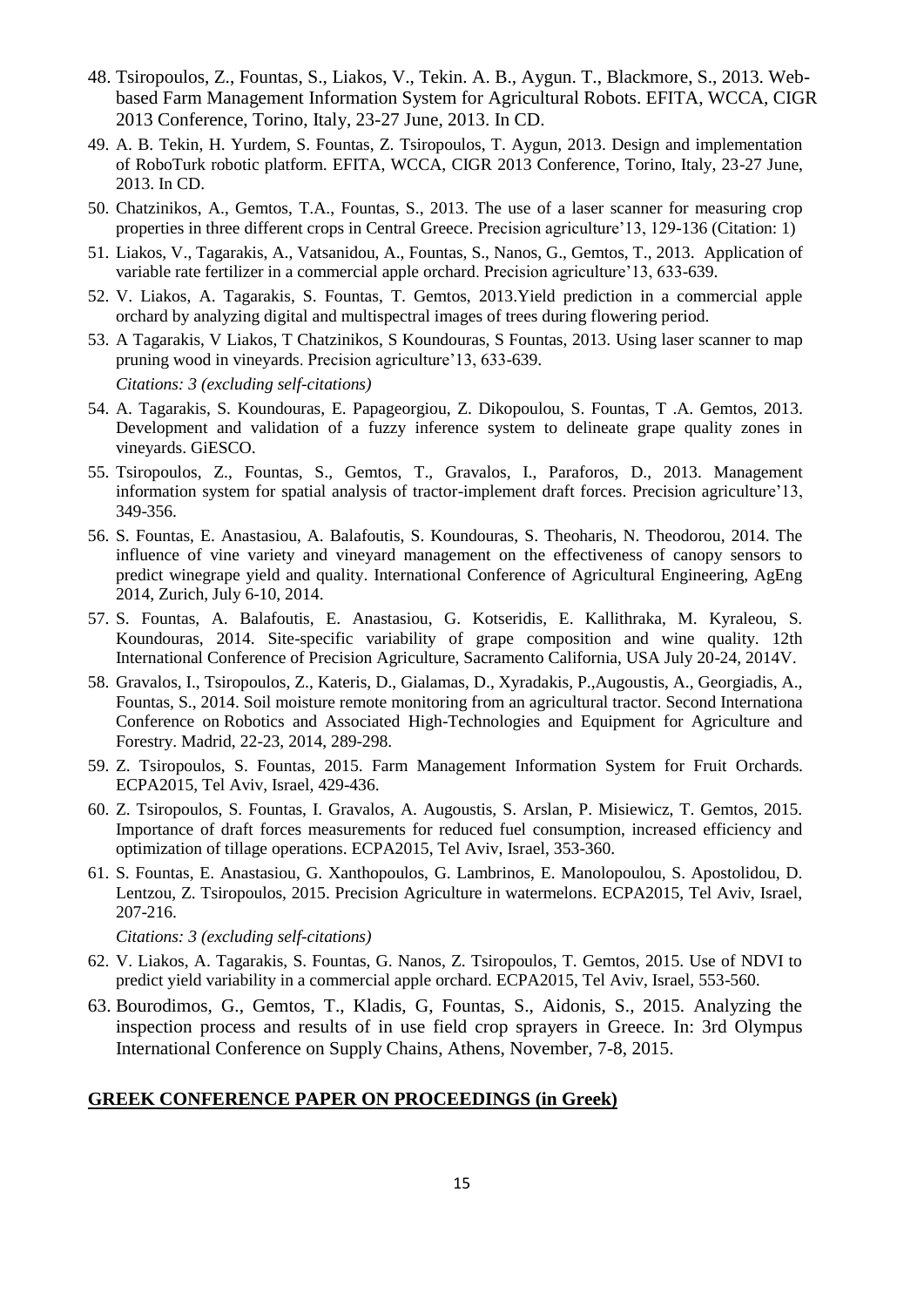- 1. S. Fountas, 2000. The role of Precision Farming in crop management. 2nd Greek Conference of Agricultural Engineering, Volos, Greece, 28-30, September 2000.
- 2. S. Fountas, T. Gemtos, S. Blackmore, 2003. Autonomous vehicles in agriculture. 3rd Greek Conference on Agricultural Engineering, Thessaloniki, Greece, May 27-29, 2003
- 3. S. Fountas, Pedersen, S., Blackmore, S., Γέμτος, Θ., 2005. Τεχνικο-οικονομική μελέτη αυτοοδηγούμενων οχημάτων στη γεωργία. 4<sup>ο</sup> Πανελλήνιο Συνέδριο Γεωργικής Μηχανικής. Αθήνα, 6-7 Οκτωβρίου, 2005. Σε CD. In Greek.
- 4. Τρέσσος Κ.Δ., Ανδρέου Ι.Α., Blackmore S. , Φουντάς Σ., Γέμτος Θ.Α., 2007. Σχεδιασμός και Υλοποίηση Ρομποτικής Πλατφόρμας Χαμηλού Κόστους Για Την Υποστήριξη Γεωργικών Πρακτικών. 5ο Πανελλήνιο Συνέδριο Γεωργικής Μηχανικής, 18-20 Οκτωβρίου, Λάρισα.
- 5. Θ.Α. Γέμτος, Σπ. Φουντάς, Χρ. Παπανικολάου, Ν. Νάνμος, Β. Βλάχος, 2007. Θόρυβος και κραδασμοί κατά τη λειτουργία γεωργικών ελκυστήρων στο χωράφι. 5ο Πανελλήνιο Συνέδριο Γεωργικής Μηχανικής, 18-20 Οκτωβρίου, Λάρισα.
- 6. Σ. Μουρτζίνης, Σ. Φουντάς, Θ. Γέμτος, 2007. Αντίληψη ελλήνων αγροτών για τη γεωργία ακριβείας. 5ο Πανελλήνιο Συνέδριο Γεωργικής Μηχανικής, 18-20 Οκτωβρίου, Λάρισα.
- 7. Α. Τάνος, Α. Αγγελοπούλου, Σ. Φουντάς, Θ.Α. Γέμτος, Γ.Δ. Νάνος και Α. Χατζηνίκος, 2007. Ζώνες διαχείρισης βάσει χαρτών παραγωγής, ποιοτικών χαρακτηριστικών και ηλεκτρικής αγωγιμότητας. 5ο Πανελλήνιο Συνέδριο Γεωργικής Μηχανικής, 18-20 Οκτωβρίου, Λάρισα.
- 8. Α. Δ. Αγγελοπούλου , S. Blackmore, Σ. Φουντάς, Θ. Α. Γέμτος και Γ. Δ. Νάνος, 2007. Μελέτη χωρικής και χρονικής παραλλακτικότητας παραγωγής και ποιότητας σε οπωρώνες μηλιάς. 5<sup>ο</sup> Πανελλήνιο Συνέδριο Γεωργικής Μηχανικής, 18-20 Οκτωβρίου, Λάρισα.
- 9. Κουτσοστάθης, Α., Μπόχτης, Δ., Αγγελόπουλου, Α., Φουντάς, Σ., Γέμτος, Θ., 2009. Πρόβλεψη και χωρική παραλλακτικότητα στην παραγωγή σε καλλιέργεια μηλιάς με εκτίμηση της ανθοφορίας μέσω επεξεργασίας ψηφιακών εικόνων. 6ο Πανελλήνιο Συνέδριο Γεωργικής Μηχανικής, Θεσσαλονίκη, 6-8 Οκτωβρίου 2009
- 10. Φουντάς, Σ., Μπουλουλής, Κ., Αγγελοπούλου, Κ., Γιαννόπουλος, Ν., Γέμτος, Θ., Νάνος, Γ., Παρασκευόπουλος, Α., Γαλάνης, Μ., 2009. Καταπολέμηση ζιζανίων στην ελιά: εφαρμογή πρακτικών γεωργίας ακριβείας. 6ο Πανελλήνιο Συνέδριο Γεωργικής Μηχανικής, Θεσσαλονίκη, 6-8 Οκτωβρίου 2009.
- 11. Γ. Στουγιάννης, Λ. Περλεπές, Σ. Φουντάς, Θ.Α. Γέμτος, Π. Κίκιρας, 2009. Εφαρμογή τεχνολογιών γεωργίας ακριβείας σε αμπελώνα. 6ο Πανελλήνιο Συνέδριο Γεωργικής Μηχανικής, Θεσσαλονίκη, 6-8 Οκτωβρίου 2009
- 12. Α. Περιστερόπουλος, Γ. Βελλίδης, Σ. Φουντάς, Θ.Α. Γέμτος, 2009. Χρήση ανιχνευτή εγγύς υπέρυθρου φωτός για την πρόγνωση του σταδίου ωριμότητας της αραχίδας.
- 13. Παστόπουλος Σ., Φουντάς Σ., Γέμτος Θ., 2009. Έρευνα πεδίου διαχείρισης γεωργικού εξοπλισμού. 6ο Πανελλήνιο Συνέδριο Γεωργικής Μηχανικής, Οκτώβριος 2009, Θεσσαλονίκη. Υπό δημοσίευση.
- 14. Θ.Α. Γέμτος, Χρ. Καβαλάρης, Χρ. Καραμούτης, Σπ. Φουντάς, 2009. Η προσαρμοστικότητα τριών ενεργειακών καλλιεργειών στη Θεσσαλία. 6ο Πανελλήνιο Συνέδριο Γεωργικής Μηχανικής, Οκτώβριος 2009, Θεσσαλονίκη. Υπό δημοσίευση.
- 15. Θ. Α. Γέμτος, Α. Ταγαράκης, Χρ. Καραμούτης, Χρ. Καβαλάρης, Σ. Φουντάς, 2011. Χρήση Φυτικών Ελαίων Σε Μηχανές Diesel. 7ο Πανελλήνιο Συνέδριο Γεωργικής Μηχανικής, 24-27 Νοεμβρίου, Αθήνα.
- 16. Β. Λιάκος, Α. Ταγαράκης, Κ. Αγγελοπούλου, Σ. Φουντάς, Θ. Γέμτος, 2011. Πρόβλεψη Παραλλακτικότητας Παραγωγής Σε Οπωρώνα Μήλων Αναλύοντας Φωτογραφίες Των Δένδρων Σε Περίοδο Πλήρους Άνθησης. 7ο Πανελλήνιο Συνέδριο Γεωργικής Μηχανικής, 24-27 Νοεμβρίου, Αθήνα.
- 17. Π. Ντογκούλης, Δ. Μπόχτης, Π. Γιαννακού, Σ. Φουντάς, Θ. Γέμτος, 2011. Καταγραφή Απόδοσης Γεωργικών Μηχανήματων Κατά Τη Συλλογή Υπολειμμάτων Καλλιέργειας Βαμβακιού. 7ο Πανελλήνιο Συνέδριο Γεωργικής Μηχανικής, 24-27 Νοεμβρίου, Αθήνα.
- 18. Α. Ταγαράκης, Β. Λιάκος, Σ. Φουντάς, Σ. Κουνδουράς, Κ. Αγγελοπούλου, Θ. Α. Γέμτος, 2011. Χρησιμοποίηση Τεχνικών 'Fuzzy Clustering' Για Καθορισμό Ζωνών Διαχείρισης Σε Αμπέλια. 7ο Πανελλήνιο Συνέδριο Γεωργικής Μηχανικής, 24-27 Νοεμβρίου, Αθήνα.
- 19. Α. Δ. Αγγελοπούλου, S. Blackmore, Σ. Φουντάς, Θ. Α. Γέμτος, 2011. Χρονικές Τάσεις Στην Παραγωγή Καλλιέργειας Σιτηρών. 7ο Πανελλήνιο Συνέδριο Γεωργικής Μηχανικής, 24-27 Νοεμβρίου, Αθήνα.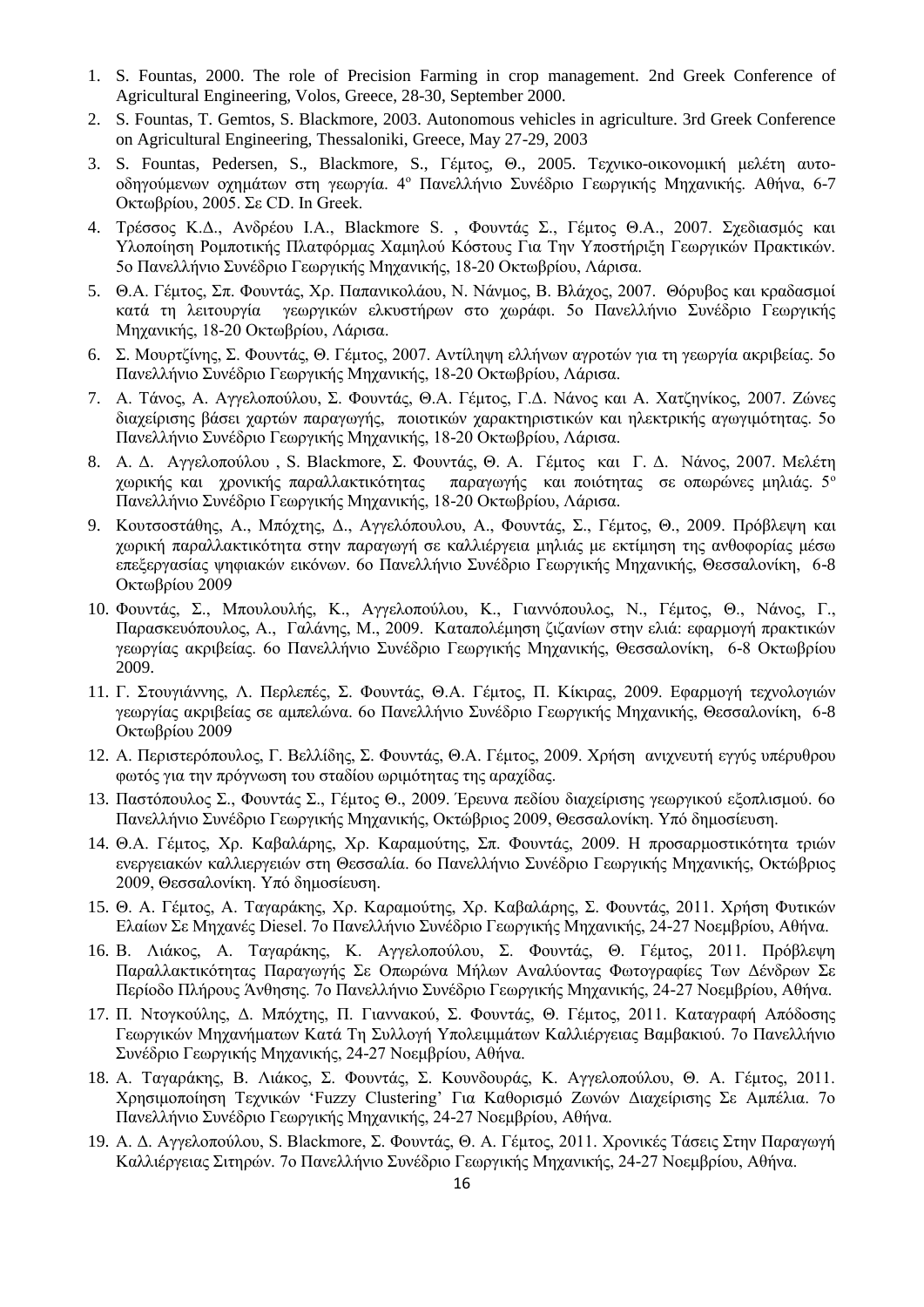- 20. Δ. Β. Αναγνωστόπουλος, Σ. Φουντάς, Θ. Α. Γέμτος, 2011. Διαχείριση Γεωργικού Εξοπλισμού Στην Ελλάδα: Έρευνα Πεδίου 2011. 7ο Πανελλήνιο Συνέδριο Γεωργικής Μηχανικής, 24-27 Νοεμβρίου, Αθήνα.
- 21. Χ. Καβαλάρης, Χ. Καραμούτης, Δ. Αναγνωστόπουλος, Σ. Φουντάς, Θ. Α. Γέμτος, 2013. Συστηματική Διερεύνηση Της Χρονικής Διακύμανσης Της Αντίστασης Του Εδάφους Στη Διείσδυση Σε Ένα Μακροχρόνιο Πείραμα Κατεργασιών. 8ο Πανελλήνιο Συνέδριο Γεωργικής Μηχανικής, 25-26 Σεπτεμβρίου, Βόλος.
- 22. Δ. Β. Αναγνωστόπουλος, Χ. Καβαλάρης, Σ. Φουντάς, Θ. Α. Γέμτος, 2013. Συμβολή Κόστους Συντήρησης Και Επισκευών Στο Συνολικό Κόστος Λειτουργίας Του Γεωργικού Ελκυστήρα. 8ο Πανελλήνιο Συνέδριο Γεωργικής Μηχανικής, 25-26 Σεπτεμβρίου, Βόλος.
- 23. Ε. Σαμούρης, Δ. Σταφυλά, Π. Μαντά, Σ. Φουντάς, Χ. Καβαλάρης Θ. Α. Γέμτος, 2013. Εκτίμηση Κόστους Χρήσης Ελκυστήρα Και Παρελκομένων Για Παραγωγή Σιτηρών Και Βάμβακος Στην Περιοχή Της Θεσσαλίας. 8ο Πανελλήνιο Συνέδριο Γεωργικής Μηχανικής, 25-26 Σεπτεμβρίου, Βόλος.
- 24. Δ. Β. Αναγνωστόπουλος, Σ. Φουντάς, Σ. Παστόπουλος, Α. Φυντανής, Θ. Α. Γέμτος, 2013. Διαχείριση Γεωργικού Εξοπλισμού Στην Ελλάδα Και Η Συμβολή Της Στο Κόστος Παραγωγής. 8ο Πανελλήνιο Συνέδριο Γεωργικής Μηχανικής, 25-26 Σεπτεμβρίου, Βόλος.
- 25. Θ. Α. Γέμτος, Χ. Καβαλάρης, Χ. Καραμούτης, Σ. Φουντάς, 2013. Η Εξέλιξη Της Οργανικής Ουσίας Στο Έδαφος Σε Ένα Μακροχρόνιο Πείραμα Σύγκρισης Κατεργασιών Εδάφους. 8ο Πανελλήνιο Συνέδριο Γεωργικής Μηχανικής, 25-26 Σεπτεμβρίου, Βόλος.
- 26. Α. Χατζηνίκος, Θ. Α. Γέμτος, Σ. Φουντάς, 2013. Χρήση Σαρωτή Λέιζερ Για Τη Μέτρηση Βιομάζας Και Ύψους Φυτών Σε Τρεις Καλλιέργειες. 8ο Πανελλήνιο Συνέδριο Γεωργικής Μηχανικής, 25-26 Σεπτεμβρίου, Βόλος.
- 27. Ζ. Τσιρόπουλος, Σ. Φουντάς, Ι. Γράβαλος, Θ. Α. Γέμτος, Α. Αυγουστής, Δ. Κατέρης, Π. Ξυραδάκης, Β. Λιάκος, 2013. Λογισμικό Χαρτογράφησης Της Κατανάλωσης Καυσίμου Γεωργικού Ελκυστήρα. 8ο Πανελλήνιο Συνέδριο Γεωργικής Μηχανικής, 25-26 Σεπτεμβρίου, Βόλος.
- 28. Π. Ντογκούλης, Δ. Μπόχτης, Χ. Νάκας, Σ. Φουντάς, Θ. Α. Γέμτος, 2013. Μοντέλα Για Την Πρόβλεψη Του Χρόνου Λειτουργίας Των Μηχανημάτων Που Εμπλέκονται Στη Συγκομιδή Υπολειμμάτων Βαμβακιού. 8ο Πανελλήνιο Συνέδριο Γεωργικής Μηχανικής, 25-26 Σεπτεμβρίου, Βόλος.
- 29. Β. Λιάκος, Α. Ταγαράκης, Α. Βατσανίδου, Ζ. Τσιρόπουλος, Σ. Φουντάς, Γ. Νάνος, Θ. Α. Γέμτος, 2013. Εφαρμογή Μεταβλητών Δόσεων Λιπάσματος Σε Οπωρώνα Μήλων. 8ο Πανελλήνιο Συνέδριο Γεωργικής Μηχανικής, 25-26 Σεπτεμβρίου, Βόλος.
- 30. Α. Ταγαράκης, Β. Λιάκος, Α. Χατζηνίκος, Σ. Φουντάς, Σ. Κουνδουράς, Θ. Α. Γέμτος, 2013. Χαρτογράφηση Του Χειμερινού Ξύλου Σε Αμπελώνα Με Χρήση Σαρωτή Λέιζερ. 8ο Πανελλήνιο Συνέδριο Γεωργικής Μηχανικής, 25-26 Σεπτεμβρίου, Βόλος.
- 31. Α. Ζάχου, Β. Λιάκος, Α. Βατσανίδου, Σ. Φουντάς, Θ. Α. Γέμτος, 2013. Γεωργία Ακρίβειας Στα Αχλάδια: Συσχέτιση Χαρτών Παραγωγής Με NDVI Και Ανθοφορία. 8ο Πανελλήνιο Συνέδριο Γεωργικής Μηχανικής, 25-26 Σεπτεμβρίου, Βόλος.
- 32. Ε. Αναστασίου, Δ. Βλαχοστέργιος, Σ. Φουντάς, Α. Μαυρομάτης, Θ. Γέμτος, 2014. Αξιολόγηση Του Δείκτη NDVI Στην Μελέτη Της Παραλλακτικότητας Ποικιλιών Βίκου Και Φακής. 15Ο Συνέδριο Ελληνικής Επιστημονικής Εταιρείας Γενετικής Βελτίωσης Φυτών, 15-17 Οκτωβρίου, Λάρισα.
- 33. Ε. Αναστασίου, Σ. Φουντάς, Α. Μπαλαφούτης, Σ. Κουνδουράς, Σ. Θεοχάρης, Ν. Θεοδώρου, 2015. Η Επίδραση Της Ποικιλίας Και Της Διαχείρισης Της Αμπέλου Στην Πρόβλεψη Της Ποιότητας Και Της Ποσότητας Παραγωγής Με Την Χρήση Αισθητήρων Φυλλώματος. 1ο Συνέδριο Γεωγραφικών Πληροφοριακών Συστημάτων και Χωρικής Ανάλυσης στη Γεωργία και στο Περιβάλλον, 28-29 Μαΐου, Αθήνα.
- 34. Α. Μικρούλης, Ε. Αναστασίου, Σ. Φουντάς, Η. Τραυλός, Ζ. Τσιρόπουλος, Α. Μπαλαφούτης, 2015. Παρακολούθηση Της Ανάπτυξης Καλλιεργειών Με Την Χρήση Φασματικού Αισθητήρα Και RGB Κάμερας. 1ο Συνέδριο Γεωγραφικών Πληροφοριακών Συστημάτων και Χωρικής Ανάλυσης στη Γεωργία και στο Περιβάλλον, 28-29 Μαΐου, Αθήνα.
- 35. Α. Καββαδίας, Ε. Αναστασίου, Ε. Γκαλά, Σ. Φουντάς, Σ. Μίχας, Σ. Αλεξανδρής, 2015. Αξιοποίηση Εικόνων NDVI Και Θερμοκρασίας Στη Γεωργία Ακριβείας Με Τη Χρήση Μη Επανδρωμένου Εναέριου